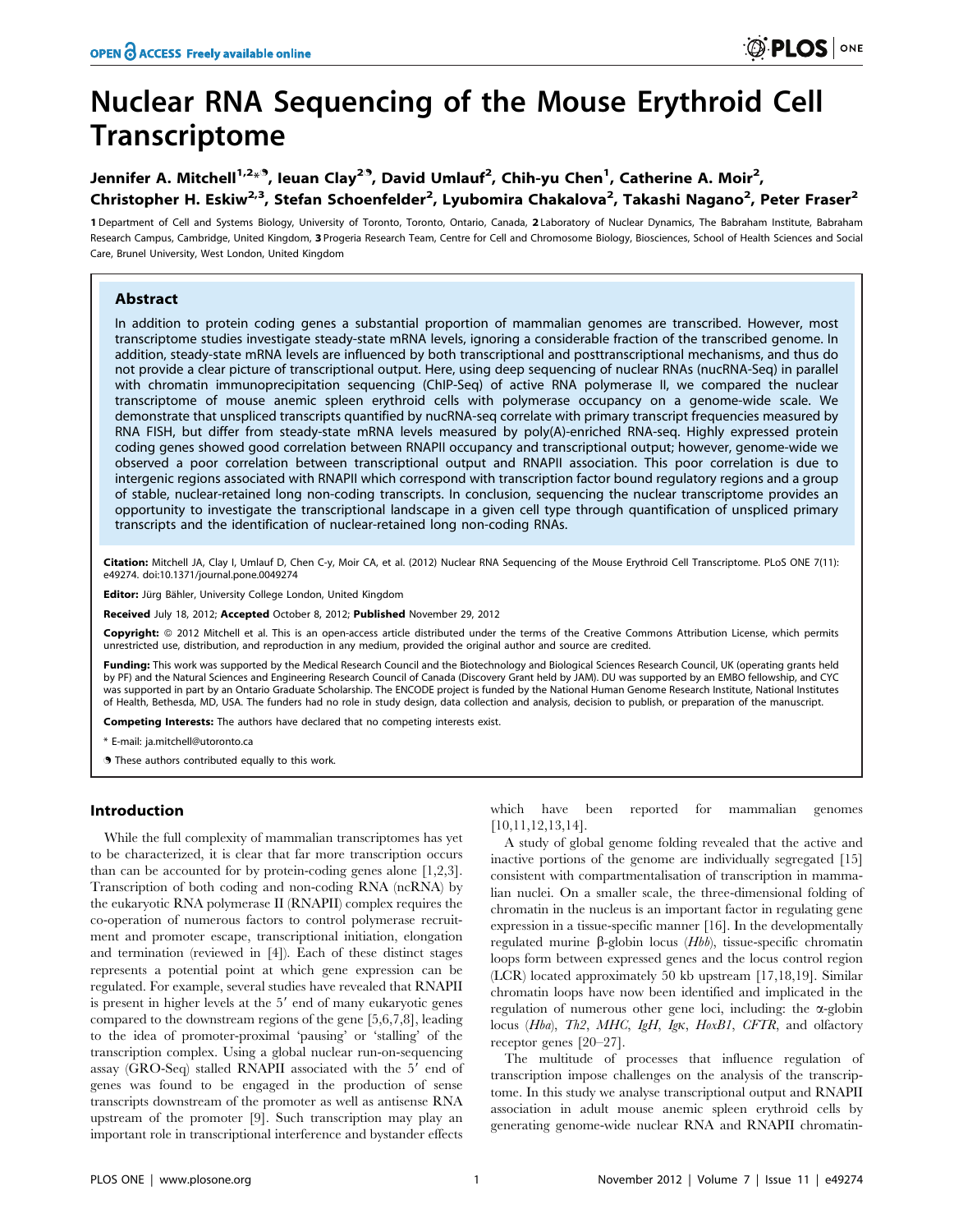association [28] profiles. We demonstrate that nucRNA-Seq provides a representative description of nascent transcription at erythroid-expressed genes. Through comparative analyses, we show that high and low transcriptional output correlate with particular patterns of polymerase occupancy. With integration of publicly available data, we identify putative regulatory regions and ncRNAs that are stably retained in the nucleus of erythroid cells.

## Results

## Nuclear transcriptome generation and validation

RNA-Seq libraries are usually generated from poly(A) positive RNA isolated from intact cells and thus reflect the steady-state levels of mRNA present in the cell population [29]. As we wanted to investigate nascent transcriptional output, we isolated intact nuclei, purified total nuclear RNA and used random primers for reverse transcription (RT) to generate cDNA representative of nuclear RNA (Figure 1). Initial quantitative real-time RT-PCR (RT-qPCR) quality control performed on nuclear RNA confirmed that Hba, Slc4a1 and Uros, known erythroid-expressed genes were represented, while a non-transcribed region of the IgH locus (VH16) was not detected (Figure 2A). To assess the level of enrichment for nuclear RNA species, we performed RT-qPCR on the nuclear and cytoplasmic RNA fractions using exonic and intronic primer pairs. As expected, we found exonic sequences were distributed between the two fractions while intronic sequences were found almost exclusively in the nuclear fraction (Figure 2B). Furthermore, we found the Air long non-coding RNA almost exclusively in the nuclear fraction in agreement with the finding that Air RNA is retained in the nucleus [30,31].

We generated a nuclear transcriptome for adult mouse anemic spleen erythroid cells by sequencing our validated nuclear RNA (nucRNA-Seq) using the Illumina paired-end sequencing protocol (Figure 1). We obtained greater than ten million aligned sequence pairs from three replicate nucRNA double-stranded cDNA libraries. As expected, we observed high nucRNA-Seq coverage (sequence representation) at strongly expressed erythroid-specific genes, including the adult  $\alpha$ -like globin (*Hba-a1*, *Hba-a2*) and  $\beta$ -like globin genes (Hbb-b1 and Hbb-b2), the erythrocyte membrane protein band 3 (Scl4a1) and hydroxymethylbilane synthase (Hmbs, selected genes shown in Figure 2C). More moderately expressed genes such as the heme pathway member Uros (uroporphyrinogen III synthase) had lower coverage, while the silent, brain-specific gene Nefm was not enriched above the surrounding intergenic background coverage.

We calculated the number of reads per kilobase of gene length per million mapped reads (RPKM) at mouse Ensembl genes for our three replicate nucRNA-Seq libraries (Table S1) [32]. A comparison of RPKM values in our three biological replicate libraries indicated that relative transcript abundance was reproducible between samples (Spearman's rho  $>0.8$ , Figure S1). In addition we compared the observed coverage and reproducibility for 48 randomly selected nucRNA-Seq enriched regions to RNA levels in two independent nuclear RNA preparations by RTqPCR. We observed a significant association between RT-qPCR results and nucRNA-Seq coverage (Figure S2). Considering the biological replicate nucRNA-Seq libraries individually, we observed highly reproducible coverage for these regions, however as the association with our RT-qPCR data was seen to be stronger for the combined nucRNA-Seq data than any of the 3 individual experiments, the nucRNA-Seq data was considered as one dataset for the remaining analyses.



Figure 1. Outline of the experimental strategy. The nuclear transcriptome as well as RNAPII-associated genomic sequences of actively transcribing cells are analysed by nucRNA-Seq and RNAPII ChIP-Seq, respectively, as indicated. Top: schematic representation of transcription in the nucleus: four transcribing RNAPII complexes depicted as green shapes are associated with two chromatin fibres, DNA shown in red and blue, respectively; a third chromatin region, which is not being transcribed, is shown with DNA in black; histone complexes are yellow circles, nascent transcripts are shown as thin wavy lines, colours corresponding to chromatin. The nucRNA-Seq procedure is outlined on the left; purified nuclear RNA from the two transcribed regions is shown as wavy or straight lines colour-coded as above, DNA is depicted as thicker lines, random primers are black arrows, a putative genomic region with aligned Illumina paired-end (PE) tags signifies nucRNA-Seq data. The RNAPII ChIP-Seq procedure is outlined on the right; immunoprecipitated RNAPII-associated nucleosomes are depicted and colour-coded as above with cross-links as yellow crosses, anti-RNAPII antibodies are shown as red Y shapes, purified DNA is represented by thick lines, a putative genomic region with PE tags signifies RNAPII ChIP-Seq data.

doi:10.1371/journal.pone.0049274.g001

## NucRNA-Seq coverage reflects primary transcription levels

To confirm that nucRNA-Seq is indicative of raw transcriptional output, we compared exonic and intronic coverage to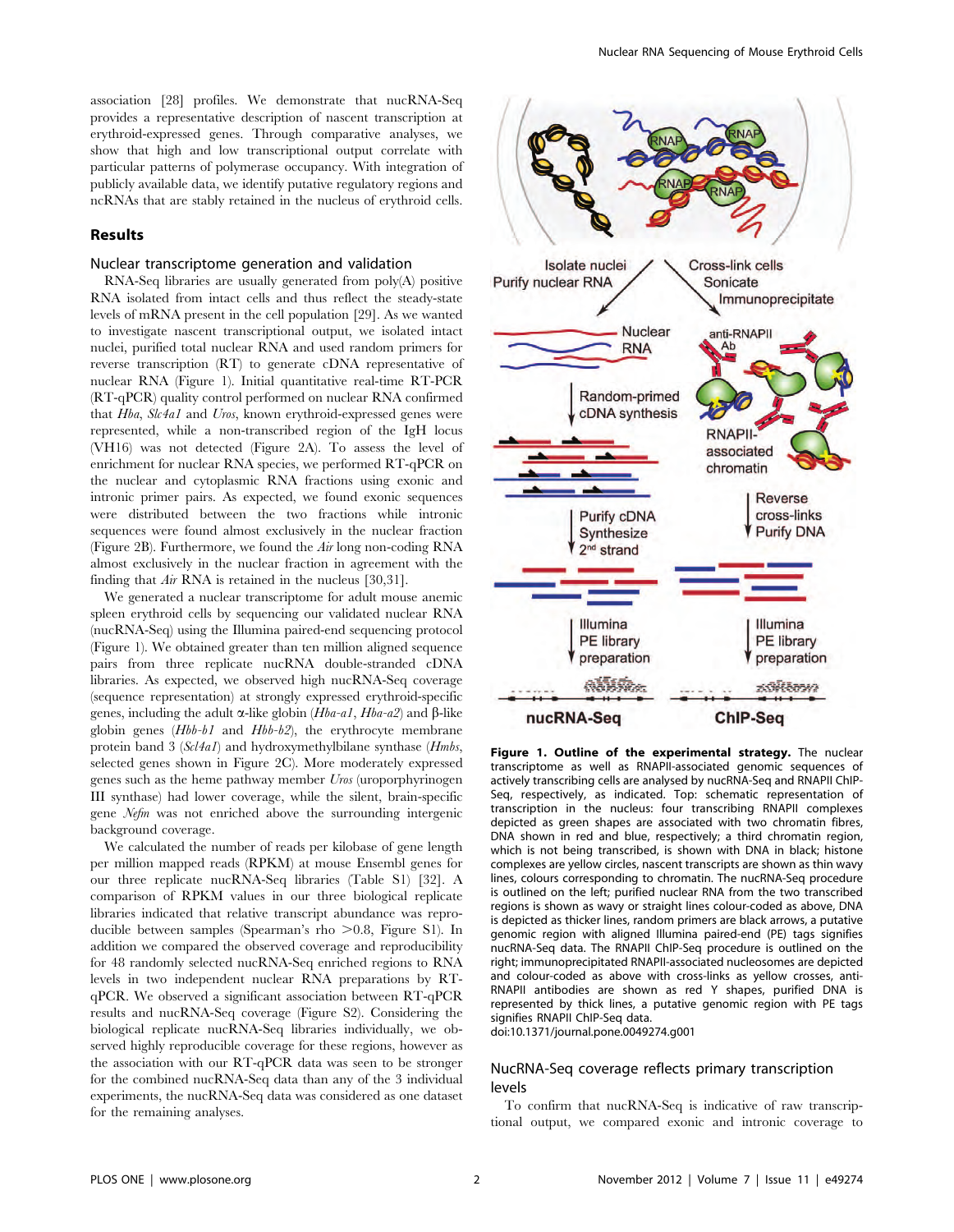

Figure 2. Validation of nuclear RNA material and sequence coverage at selected genes. A) Quantitative PCR validation of transcript representation for cDNA samples used for construction of nucRNA-Seq libraries (F1.2, F2.2 and F3.2, F4 is the RT- sample for F1.2) relative to the housekeeping gene Gapdh was confirmed. Error bars depict one standard deviation calculated from three technical replicates. B) Quantitative PCR validation of nuclear/cytoplasmic fractionation. Nuclear and cytoplasmic RNA was reverse transcribed using random primers to generate cDNA. Absolute quantities of specific gene regions were determined in these samples by real-time PCR using genomic DNA standard curves. The relative amount in each fraction per ng of RNA is depicted. We found exonic sequences were distributed between the nuclear and cytoplasmic fractions while intronic sequences were found almost exclusively in the nuclear fraction. Furthermore, we found Air ncRNA almost exclusively in the nuclear fraction. C) Shown are selected genes: erythroid-specific (Hba cluster, Hmbs, Uros), ubiquitous (H2afx) and a brain-specific gene, Nefm that is not expressed in erythroid cells. Nuclear RNA sequence coverage is shown in blue. All genomic regions are depicted from centromere to telomere and the 5' end of the gene is marked by the gene name. doi:10.1371/journal.pone.0049274.g002

demonstrate that the sequence data was derived mainly from unprocessed, immature transcripts. In a hypothetical, completely unspliced transcript, we would expect the mean exonic and intronic coverage depths to match, with removal of introns resulting in an exonic bias (high coverage of exons relative to introns). As a proof of concept for this hypothesis, we first compared our nucRNA-Seq dataset to a poly(A) enriched RNA-Seq dataset from a similar cell type. The G1E cells are committed erythroid progenitor cells derived from Gata1-null mouse ES cells [33]. These cells undergo terminal differentiation upon restoration of Gata1 expression. This is achieved upon treatment with estradiol (E2) in the G1E-ER4 subline which contains an estrogen-activated Gata1-estrogen receptor transgene [34,35]. We initially compared the exonic and intronic coverage in our nucRNA-Seq data with the intronic and exonic coverage in G1E and G1E-ER4+E2 RNA-Seq datasets [36]. As expected the G1E and G1E-ER4+E2 RNA-Seq mapped mainly to exons (85% and 95% exonic respectively)

however our nucRNA-Seq library showed a strong bias toward intronic reads as introns are generally much larger than exons (36% exonic).

To provide further evidence that we were capturing primary transcription, we next investigated the exonic and intronic coverage in more detail in our nucRNA-Seq library. As true sequence enrichment can be masked by bias introduced during alignment against a reference genome [37,38], sequence coverage was normalised relative to a sequenced genomic input DNA library in order to assess true biological enrichment (Figure S3). Unless otherwise stated, all subsequent data is given as fold enrichment over input. Average nucRNA-Seq coverage at annotated genes shows a significant correlation between exonic and intronic regions (Figure 3A,  $r_s = 0.850$ , 95% CI [0.844, 0.855],  $p<0.01$ ). Dividing each gene into 5', body, and 3' thirds, we observed the association between exonic and intronic coverage levels to increase in a 5' to 3' direction (5'  $r_s = 0.712$ , 95% CI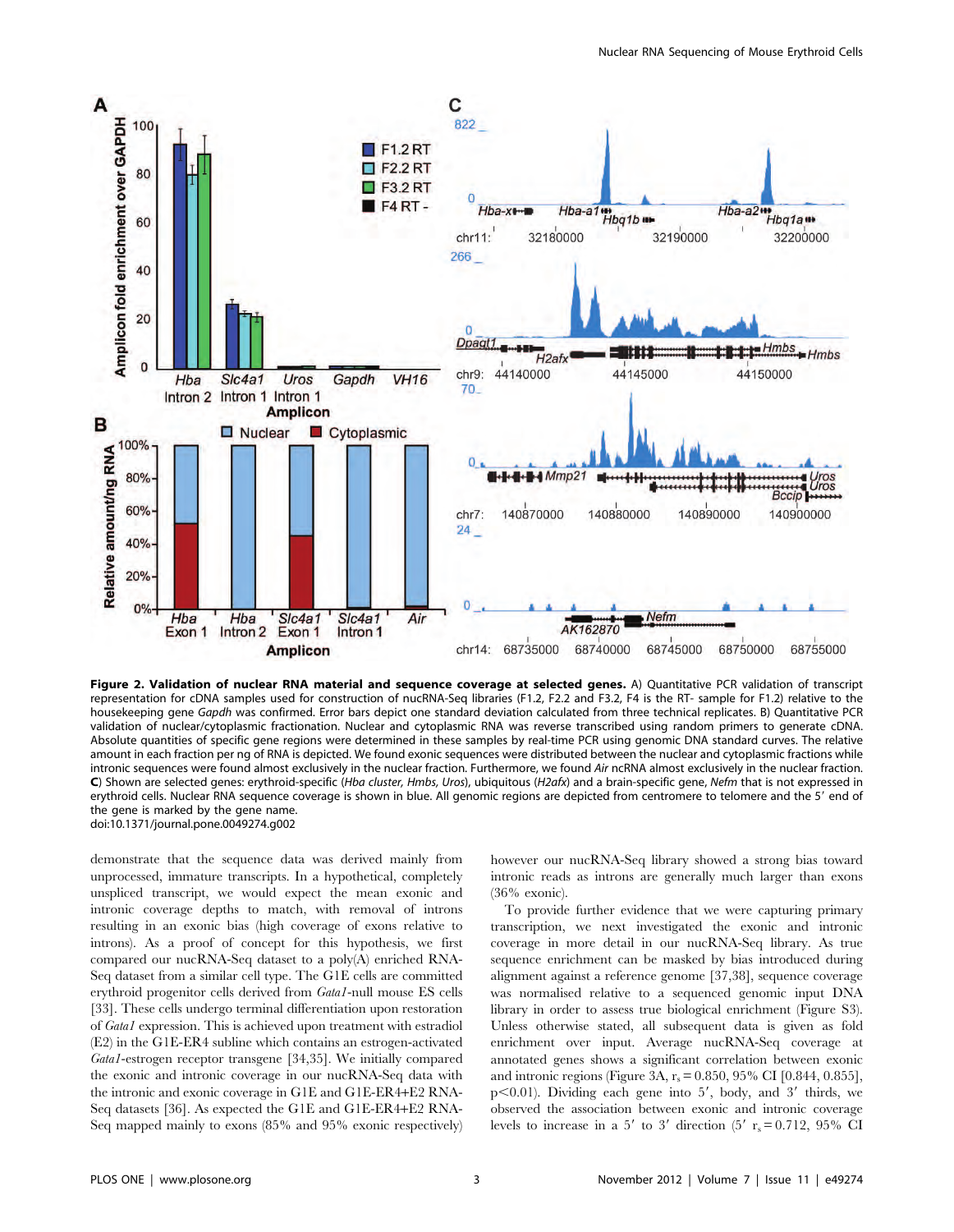[0.702, 0.721],  $p<0.01$ ; body  $r_s= 0.726$ , 95% CI [0.716, 0.734], p $\leq 0.01$ ; 3' r<sub>s</sub>= 0.788, 95% CI [0.781, 0.794], p $\leq 0.01$ ), with 5' regions displaying a slight exonic bias (Figure 3A). Both of these observations are consistent with current models of co-transcriptional splicing [39] and with the conclusion that our nucRNA-Seq coverage represents nascent transcription.

In addition, we compared the average nucRNA-Seq coverage depth at 19 erythroid-expressed genes to the transcription frequency determined by RNA fluorescence in-situ hybridisation (FISH, Figure 3B, 3C) [40]. We used intronic probes to determine the number of cells in the population with actively transcribing alleles for any given gene. Transcription frequency was calculated as the percentage of expressed alleles in the population, i.e. those with detectable signals (Table S2). We found a significant loglinear association between the transcription frequency determined



Figure 3. Sequencing nuclear RNA reflects primary transcription at erythroid-expressed genes. A) Exonic vs intronic coverage for annotated genes in the 5' (red), body (orange) and 3' (yellow) regions by splitting each gene into equal thirds. B) Examples of RNA FISH signals for Ank1 and Gypa shown in green, Hbb-b1 is shown in red, nuclear DAPI staining is shown in blue, scale bar = 1  $\mu$ m. C) Transcription frequency determined by RNA FISH compared to gene coverage in nucRNA-Seq data. We found a significant log-linear association between the transcription frequency determined by RNA FISH and the maximum nucRNA coverage depth  $(r_s = 0.820, 95\%$  CI  $[0.582, 0.928], p<0.01$ ).

doi:10.1371/journal.pone.0049274.g003

by RNA FISH and the maximum nucRNA coverage depth  $(r_s = 0.820, 95\% \text{ CI} [0.582, 0.928], p<0.01)$ . This indicates that nucRNA quantity is reflective of the frequency at which primary transcription occurs in the cell population for erythroid-expressed protein-coding genes (Figure 3B, 3C).

Taken together, our results indicate that nucRNA-Seq data reflect in vivo primary transcript levels. We were interested to investigate how different the relative levels of primary transcripts were compared to total poly(A) positive mRNA. To do this we compared RPKM coverage over the first exon in our nucRNA-Seq data to RPKM coverage over the first exon in the G1E and G1E-ER4+E2 RNA-Seq data (Figure S4). While the correlation between the two RNA-Seq libraries was quite high (Spearman's rho = 0.88) correlation between nucRNA-Seq and RNA-Seq data was low (Spearman's rho = 0.25 and 0.30). Specifically we noted that coverage at exon 1 was more often overrepresented in the nucRNA-Seq data compared to the RNA-Seq data.

#### RNAPII ChIP-Seq generation and validation

As our nucRNA-Seq data correlated with in vivo primary transcript levels we next wanted to investigate the relationship between nucRNA levels and RNAPII association throughout the genome. We performed chromatin immunoprecipitation (ChIP) of the large subunit of the polymerase complex (RPB1) phosphorylated at serine 5 (S5) of the carboxy-terminal domain (CTD). The RPB1 CTD consists of a heptapeptide repeat of the consensus sequence YSPTSPS [41] which is unphosphorylated during initial recruitment to promoters as part of a pre-initiation complex. In promoter-proximal regions the CTD is phosphorylated on S5 (S5P) which leads to recruitment of the capping enzyme [42,43,44,45]. The S5P modification of the CTD acquired at the initiation phase of transcription persists throughout the transcription cycle as this polymerase form has been found associated throughout the body of transcribed and poised genes [46,47,48,49]. In our ChIP experiments we therefore used an antibody that detects the S5 phosphorylated form of RNAPII. As part of our initial quality control we assayed fold enrichment in the RNAPII ChIP sample compared to the input sample by qPCR at a subset of expressed and non-expressed genes. As expected we found high levels of enrichment at erythroid-expressed genes and no enrichment at silent genes (Figure S5).

Sequencing of RNAPII ChIP (ChIP-Seq) using the Illumina paired-end sequencing protocol produced more than six million paired, aligned 36 bp sequences from each of the immuno-purified and genomic input fractions. As expected, and similar to the nucRNA-Seq coverage, RNAPII was associated with erythroidexpressed genes (Figure S6). As for nucRNA-Seq, we normalised the RNAPII ChIP-Seq to the sequenced input in order to assess true biological enrichment (Figure S3) [37]. At highly expressed genes (e.g. Slc4a1, Figure S6) we found sequence enrichment in the RNAPII ChIP-Seq data throughout the entire transcription unit. This enrichment was also identified throughout the Slc4a1 transcription unit by qPCR (Figure S5).

In order to further validate observed coverage, fold enrichment over input was assessed by qPCR for 3 independent ChIP experiments and compared to our sequencing data at the same 48 randomly selected regions used to validate the nucRNA-Seq coverage. We observed a significant association between the fold enrichment assessed by qPCR and the RNAPII ChIP-Seq data, both for maximum coverage depth in the tested amplicon  $(r_s = 0.683, 95\% \text{ CI}$  [0.489, 0.812], p $\leq 0.01$  and for average coverage depth  $(r_s = 0.668, 95\% \text{ CI} [0.477, 0.799], p<0.01)$ (Figure S7).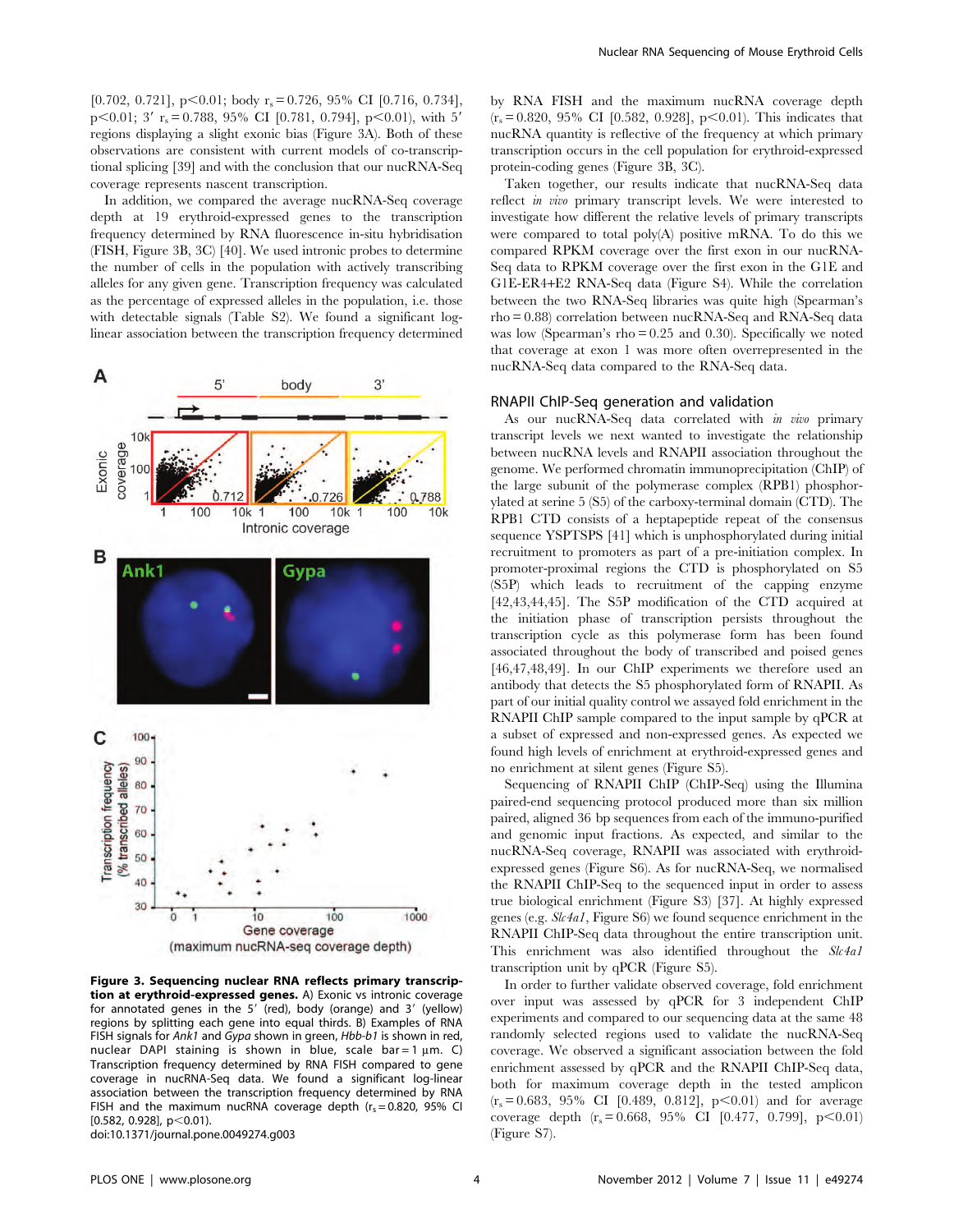Comparative analysis of nucRNA-Seq and RNAPII ChIP-Seq

We next investigated the relationship between RNAPII association examined by RNAPII ChIP-Seq and transcriptional output assayed by nucRNA-Seq. Using a 10 kb window, we compared RNAPII ChIP-Seq and nucRNA-Seq coverage depth throughout the genome. We identified the highly enriched outliers in each dataset using the boxplot method (thresholds set as  $Q3+(1.5\times IQR)$ , where  $Q3$  is the upper quartile limit and IQR the interquartile range). Using these thresholds we defined four classes of genomic sequences in our data; regions that were highly RNAPII-bound and transcribed (BT), bound by RNAPII but not highly transcribed (B), transcribed but not highly RNAPIIassociated (T), and regions that were not highly RNAPIIassociated or transcribed (loBT, Figure 4A). Regions of the genome falling into the BT and T categories frequently overlapped Ensembl genes (75 and 94% respectively). In contrast, genomic regions in the B class were less frequently associated with genic regions, with only 26.6% of the regions in this class overlapping with an Ensembl gene. In further data analysis we investigated RNAPII association and transcriptional output at the genic and intergenic regions of the genome separately.

## RNAPII association and nascent transcription at annotated genes

To explore the relationship between polymerase association and nascent transcription for genic regions, we re-defined the BT, B, T, and loBT classes in our data based on coverage of all Ensembl genes (NCBIM37, Figure 4B) rather than 10 kb windows. We identified 369 genes in the B category, 372 in the T and 191 genes in the BT categories, with the remainder (30480, genes  $\leq 300$  bp removed) showing lower levels of both polymerase association and transcription (loBT). These observations are consistent with current models which show very highly expressed genes to be in the minority [6,7,9].

Next we calculated the ratio of nucRNA-Seq: RNAPII ChIP-Seq maximum coverage depth as a measure of polymerase transcription efficiency. BT genes display a more efficient ratio of 0.936 compared to 0.394 for loBT genes (5% trimmed mean for each category) suggesting that the observed differences in transcriptional output are not simply explained by different levels of RNAPII association. Instead, it appears that polymerase associated with BT genes is producing RNA more efficiently. The T group displays the most efficient average nucRNA-Seq: RNAPII ChIP-Seq ratio of 12.7.

To probe whether there were any functional relationships behind the differences we observed in transcriptional behaviour, we compared the Gene Ontology (GO) term enrichments between the BT, T and B groups using the DAVID (Database for Annotation, Visualization and Integrated Discovery, Table S3) [50,51]. As expected, BT was enriched in highly expressed genes and significantly enriched in erythroid functional categories as well as DNA replication and DNA packaging GO terms. Anemic spleen cells are rapidly dividing and would therefore require the expression of genes associated with DNA replication. The T category was significantly enriched in translation-related terms including; ribonucleoprotein complex and ribosomal proteins. The ribosomal protein genes in the T group may represent those with increased RNA stability as ribosomal proteins are tightly regulated both transcriptionally and post-transcriptionally to balance the production of ribosomal components [52,53]. We also identified nucRNA coverage at the genes encoding Terc (vertebrate telomerase RNA), small nucleolar RNAs, signal recognition



Figure 4. Comparison between RNAPII ChIP-Seq and nuclearRNA-Seq coverage. A) RNAPII vs nucRNA scores were calculated as the maximum coverage depth within non-overlapping 10 kb windows, normalised to the genomic input score. Threshold values for identifying highly enriched regions were calculated using the boxplot method (thresholds set as  $Q3+(1.5\times IQR)$ , where Q3 is the upper quartile limit and IQR the interquartile range) and are represented as black bars. Windows containing an annotated gene are depicted as black circles, windows lacking an annotated gene are depicted as red circles. Regions were classed as either being highly RNAPII-bound and transcribed (BT); highly transcribed, but with low RNAPII binding (T); or highly bound, but not highly transcribed (B); low levels of both RNAPII association and transcription (loBT). B) Scores were calculated for annotated genes only, as described above.

doi:10.1371/journal.pone.0049274.g004

particle RNAs, micro RNAs, and small Cajal body-specific RNAs in the T group of genes suggesting this group is enriched for stable functional and structural RNAs. We later use this signature to identify intergenic regions encoding stable nuclear-retained transcripts (described below). Also included in this group were rRNAs and 7SK RNAs, which are transcribed by RNAPI and RNAPIII respectively and are therefore not expected to associate with RNAPII. B genes seem to be involved in stress responses (though the enrichments were not significant following multiple testing correction) and housekeeping functions (cell cycle, translation), which may point to ''poising'' of certain genes in readiness for anticipated functions.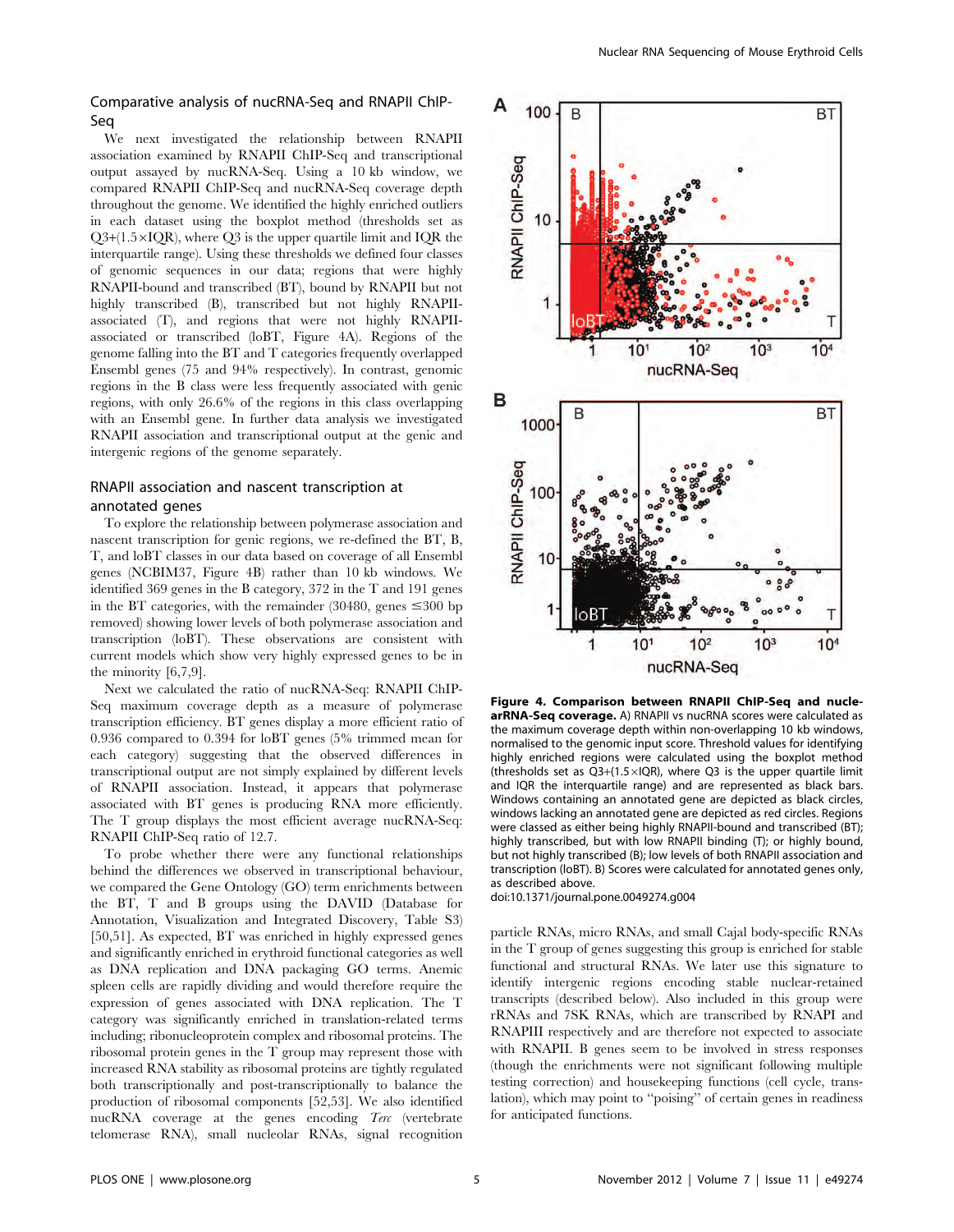As the GO analysis of the B category highlighted stress-response genes, including heat shock genes which are known to be poised for activation with polymerase stalled in the promoter-proximal region [54,55], we calculated ''stalling indices'' for all annotated genes by identifying peaks of RNAPII in the promoter-proximal region  $[6,8,9,56]$ . Similar to the work of Zeitlinger *et al*  $[8]$ , we calculated the stalling index as the ratio of the maximum promoter-proximal (transcription start site, TSS  $\pm 300$  bp) signal and the mean body signal, with a high ratio indicating ''stalling''. Similar to previous findings [6,8] we found a trend for genes with high promoter-proximal RNAPII peaks to have significantly lower levels of nucRNA coverage (p<0.001, Jonckheere-Terpstra test, Figure 5A). In fact, our data revealed an inverse correlation between total RNAPII coverage and promoter-proximal RNAPII peaks with the most highly RNAPII-associated genes having low stalling indices. This fits with our observation that the most highly expressed erythroid-specific genes (for example Hba and Slc4a1 Figures S5 and S6) generally contained RNAPII associated throughout the entire transcription unit.

We also observed similar RNAPII peaks at the 3' end of selected genes. We applied the same formula to calculate a "3' end stalling" index'' for all annotated genes. Similar to the results for promoterproximal RNAPII peaks, we found a significant trend for genes with high 3' end stalling indices to have lower levels of nucRNA and RNAPII coverage in the gene body  $(p<0.001,$  Jonckheere-Terpstra test, Figure 5B). To further dissect patterns of occupancy, we compared promoter-proximal and 3' end RNAPII peaks, identifying 300 genes with promoter, 300 genes with 3' end, and  $60$  genes with both promoter and  $3'$  end RNAPII peaks (thresholds set at the  $95<sup>th</sup>$  percentile, Figures S8 and S9, Table S4). We observed that the ''double RNAPII peak'' genes have less polymerase in the body than other categories, but show equal if not higher levels of RNA compared to other categories. Examining the relationship between RNA and polymerase (only considering the body of the gene to avoid the identified RNAPII peaks at the  $5'$  and  $3'$  ends) we found that the double RNAPII peak group produces more RNA per polymerase than the other categories, with the ratio of RNA to polymerase being significantly higher (p<0.0001, Kruskal-Wallace ANOVA, Figure 5C). We conclude that transcription of a gene is clearly not a simple case of RNA production following polymerase binding, as patterns of RNAPII occupancy can correlate with transcription negatively (in the case of ''stalling'' at either end), or positively (in the case of the double RNAPII peak genes).

#### Intergenic RNAPII is associated with regulatory regions

As previously mentioned, we found that intergenic regions of the genome tended to be associated with RNAPII in the absence of nuclear RNA (B group, Figure 4A). Previous studies have found that RNAPII in intergenic regions is associated with enhancer features [57,58]. One of the most highly RNAPII-bound intergenic regions is located upstream of the Hbb genes and overlaps DNase I hypersensitive sites (HS) of the locus control region (LCR, Figure 6A). The Hbb LCR is a well characterized enhancer, required for high-level  $\beta$ -globin gene expression and has been shown to be in close physical proximity with the active Hbb genes, forming a chromatin loop [17,19,59]. In erythroid cells the HS of the Hbb LCR are bound by several transcription factors as well as RNAPII [35,60,61,62,63]. We observed very little nucRNA in the LCR region suggesting the associated polymerase is transcribing only at very low levels compared to transcription at expressed genes [64].

Taking the Hbb LCR as a prototypical example, we investigated other enhancer features at the regions associated with RNAPII but



Figure 5. RNAPII peaks are associated with both the promoter and the 3' end of genes. A) Promoter-proximal  $(\pm 300$  bp) stalling index plotted against RNAPII and nucRNA coverage at annotated genes. B)  $3'$  end ( $\pm 300$  bp) stalling index plotted against RNAPII and nucRNA coverage at annotated genes. C) nucRNA to RNAPII coverage ratio for the promoter (pr),  $3'$  end (3') and double RNAPII peak (pr/3') categories as well as at genes with low stalling indices at both ends (no). doi:10.1371/journal.pone.0049274.g005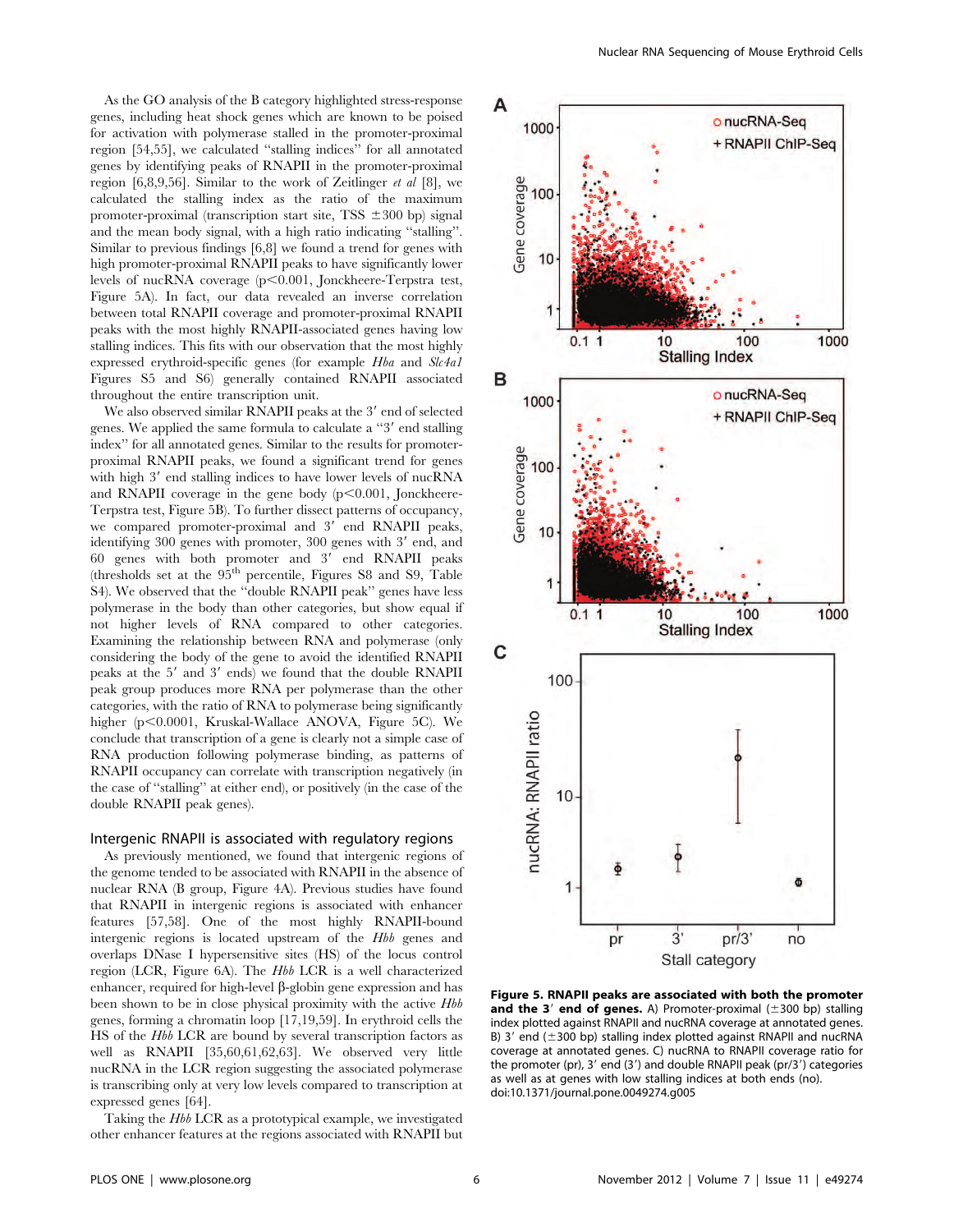

Figure 6. RNAPII is associated with enhancer regions. A) The Hbb (B-globin) LCR, located upstream of the Hbb genes, contains six characterized erythroid-specific DNase I hypersensitive sites (HS1-6). Peaks of RNAPII (green) identified using SISSRs overlapped HS1-4. Erythroid-expressed transcription factors have also been found associated with the LCR, overlapping the HS and RNAPII peaks. RNAPII ChIP sequences are shown in green, genomic DNA input sequences are shown in black and nucRNA sequences (only three in this region) are shown in blue. B) Distribution of RNAPII+/ nucRNA- peaks relative to annotated genes. Roughly half of the RNAPII peaks identified by SISSRs are located in intergenic regions with 32.5% located more than 10 kb from an annotated gene (intergenic). C) Overlap of RNAPII+/nucRNA- peaks with erythroid-expressed transcription factors and conserved regions. D) An RNAPII+/nucRNA- peak 77 kb upstream of the Lmo2 gene overlaps TF binding sites and is homologous to a validated enhancer identified in the human genome. Enhancer homology regions are indicated by black boxes joined by a line to delineate the human enhancer construct used in the generation of transgenic mice. NucRNA and RNAPII peaks surrounding the Lmo2 gene are shown in blue and green respectively.

doi:10.1371/journal.pone.0049274.g006

not nucRNA in erythroid cells. To delineate these regions we identified peaks in RNAPII binding using the SISSRs (Site Identification from Short Sequence Reads) algorithm which was originally designed to identify transcription factor binding sites [65]. From the resulting 3118 RNAPII+ peaks we removed those found to overlap with regions of nucRNA coverage (maximum gap width 100 bp; minimum size 1000 bp, identified in SeqMonk,

[66]), thereby excluding those peaks in RNAPII binding that were associated with moderate to abundant transcription. This narrowed our original candidate list to 1598 RNAPII+/nucRNAregions (Table S5). 25.9% of these overlap a TSS  $(+/-500$  bp), 24.9% are found within a gene body, a further 5.3% and 11.4% are positioned within 10 kb upstream and downstream of a gene, respectively. The remaining 32.5% are located in intergenic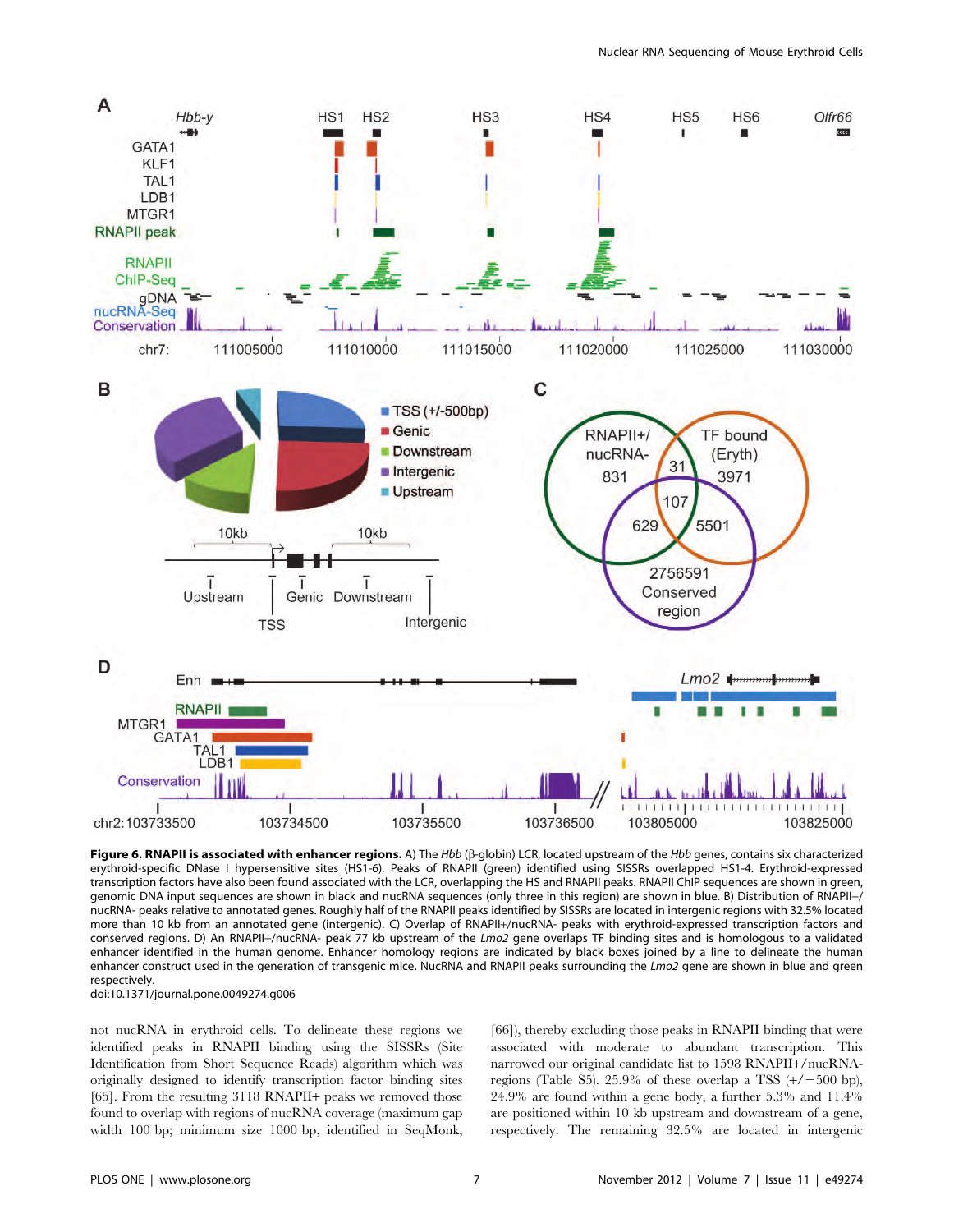regions, more than 10 kb away from the nearest annotated gene (at a mean distance of 0.4 Mbp from the nearest transcribed gene, defined by overlap with a nucRNA enriched region, Figure 6B).

We next investigated these RNAPII+/nucRNA- regions for additional features associated with regulatory regions. To this end, we examined the evolutionary sequence conservation around our candidates, which has been shown to improve identification of regulatory modules [67,68]. In several studies, intergenic sequences with high evolutionary sequence conservation have been found to have enhancer activity in the developing embryo [69], to demarcate the regulatory elements of the human HBB locus [70], and to identify regulatory motifs on a genome-wide scale [71,72], supporting the idea that these regions have regulatory potential. We calculated the proportion of PhastCons [73] conservation scores greater than 0.8 in the 1 kb sequence surrounding RNAPII peak midpoints and found significantly higher conservation at RNAPII+/nucRNA- regions compared to random regions (Log Odds ratio = 0.19,  $p$ <0.01).

Regulatory potential has been shown to be best predicted when sequence conservation information is integrated with transcription factor binding information [68,74,75]. As further validation that the RNAPII+/nucRNA- regions represented regulatory elements, we retrieved transcription factor (TF) ChIP-Seq datasets for mouse erythroid cells and compared RNAPII+/nucRNA- peaks to regions associated with the transcription factors GATA1, KLF1, LDB1, TAL1, ETO2 and MTGR1 (summarised in Table S6; [35,62,63]). After alignment, we identified TF binding peaks using the SISSRs algorithm [65], and found RNAPII+/nucRNA- peaks significantly overlapped transcription factor binding sites (for all TFs combined, Log Odds ratio =  $3.04$ , p<0.0001, Table S7, Figure 6C). In addition to finding enrichment in individual TF binding sites within our putative regulatory elements, we also found that several RNAPII+/nucRNA- regions were bound by multiple TFs. Restricting our candidate list to an 'erythroid subset' (138 regions) which overlapped erythroid-expressed TFs improved the observed sequence conservation in those regions (Log Odds ratio  $= 1.48$ , p $\leq 1.8E-08$ ) which likely indicates regulatory function. Some notable examples include the TF-bound HS of the Hbb LCR, a TF-bound validated enhancer upstream of the Lmo<sub>2</sub> gene [76] as well as TF-bound regions upstream of the  $Pim1$  and  $Kl/3$ genes (Figure 6D and Figure S10). We also found significant overlap with p300 (Log Odds ratio =  $1.6006$ , p $\leq 0.0001$ ) EN-CODE ChIP-Seq peaks identified in MEL cells (Tables S6 and S7) [2]. Peaks of the histone acetyl transferase p300 have been shown to predict regions with enhancer function in other tissues [77,78,79].

A large proportion of our RNAPII+/nucRNA- peaks do not overlap with TF binding sites identified through the transcription factor ChIP-Seq data for mouse erythroid cells, suggesting that the current suite of data may not represent all the TFs important in regulating gene expression in erythroid cells. We sought to investigate the possibility that the remaining candidates may still identify TF-bound regulatory regions by conducting a supervised motif search within these regions using JASPAR [80] TF binding profiles and the Clover algorithm [81]. To validate our approach, we first confirmed that the expected motifs were identified in silico in the 'erythroid subset' of RNAPII+/nucRNA- peaks known to bind erythroid-expressed TFs based on the ChIP-Seq data available (Table S7). We did identify enrichment in the motifs for TAL1/GATA1 (raw Clover score 31.9,  $p<0.001$ ), both of which are TFs in the 'erythroid subset' (Table S8). We also identified motifs for KLF4 (Clover 40.8,  $p<0.001$ ) and NFYA (Clover 7.69,  $p = 0.001$ ), both known to regulate gene expression in erythroid cells [82,83]. As the binding matrix for KLF1 (not contained in the Jaspar database) is highly similar to the binding matrix for KLF4 [63] and KLF4 expression is lower (nucRNA 1.0 fold enriched over input) than that of KLF1 (nucRNA 4.5 fold enriched over input) it is likely that enrichment of KLF4 motifs represents sequences predominantly bound by KLF1 in erythroid cells. The remaining RNAPII+/nucRNA- peaks contained profiles for a number of erythroid-expressed TFs including SPI1 [84] (Clover 133.0,  $p<0.001$ ) and ETS1 [85] (Clover 26.8,  $p<0.001$ ) (Table S9). This inferred TF binding potential further demonstrates the efficacy of using RNAPII binding to identify potential regulatory regions [57].

This approach allowed us to infer the involvement of TFs for which ChIP-Seq data is not available, and showed that RNAPII+/ nucRNA- peaks identify regions under selective pressure containing binding sites for multiple cell type-specific and basal TFs.

## NucRNA-Seq identifies stable, nuclear-retained long noncoding RNAs

In addition to the RNAPII-associated intergenic regions we also noticed that a number of intergenic regions are transcribed above background levels. Many of these transcribed intergenic regions appeared to be several kilobases in size, potentially representing long non-coding RNAs (lncRNAs). lncRNAs are emerging as mediators in the regulation of genome function, alongside and in combination with epigenetic and transcription factor-based mechanisms [86,87,88,89]. Many lncRNAs appear to regulate gene expression, primarily at the level of transcription (e.g. Air or Xist) [31,87,88,90,91]. We hypothesised that a class of stable nuclear-retained RNAs could be identified from the nucRNA-Seq data as intergenic transcription units with promoters bound by relevant transcription factors.

To obtain as large an initial candidate cohort as possible, we used the 'Contig Probe Generator' feature of SeqMonk [66], to identify clusters of nucRNA-Seq reads in an unbiased manner. By inspection, highly expressed genes were best identified allowing for a maximum 2 kb gap size between nucRNA-Seq reads and excluding candidates below 4.5 kb. Applying these conditions to our data, we identified 6,429 semi-contiguous regions of RNA coverage which did not overlap annotated genes (from an initial list of 24,396). We observed that low expressed genes were better identified with a different parameter set (1 kb gap size, 2.5 kb minimum candidate size, and merging candidates separated by less than 5 kb), which when applied to our data identified a further 1,154 candidates, yielding a final list of 7,583 candidate regions. This initial list excluded regions which overlapped annotated coding regions, pseudogenes, ribosomal RNAs and micro RNAs.

We hypothesised that at least a subset of the candidates could represent stable, nuclear retained RNA species. We therefore refined the candidate list to focus on stable lncRNAs by identifying candidates with relatively high levels of nucRNA-Seq coverage compared to RNAPII ChIP-Seq coverage. These candidates would therefore be part of the intergenic ''T'' subset discussed earlier. Candidate coverage was quantified as the average coverage depth, normalized for candidate length and total number of reads; 305 candidates with a higher nucRNA-Seq to RNAPII ChIP-Seq coverage ratio were selected (Table S10). From these 305 candidates, 72 (23.6%) overlapped RefSeq annotated ncRNA features including Malat1, 5830416P10Rik, A130040M12Rik, Gm1995 and Neatl, 17 (5.5%) overlapped lncRNAs identified by Guttman et al. 2009 and 36 (12%) overlapped erythroid expressed lncRNA identified by Hu et al. 2011 [92,93]. Interestingly, our candidates often consolidated a cluster of previously identified lncRNAs into a larger transcript, for example the Neat1 transcript (lncRNA2, Figure S11) [92].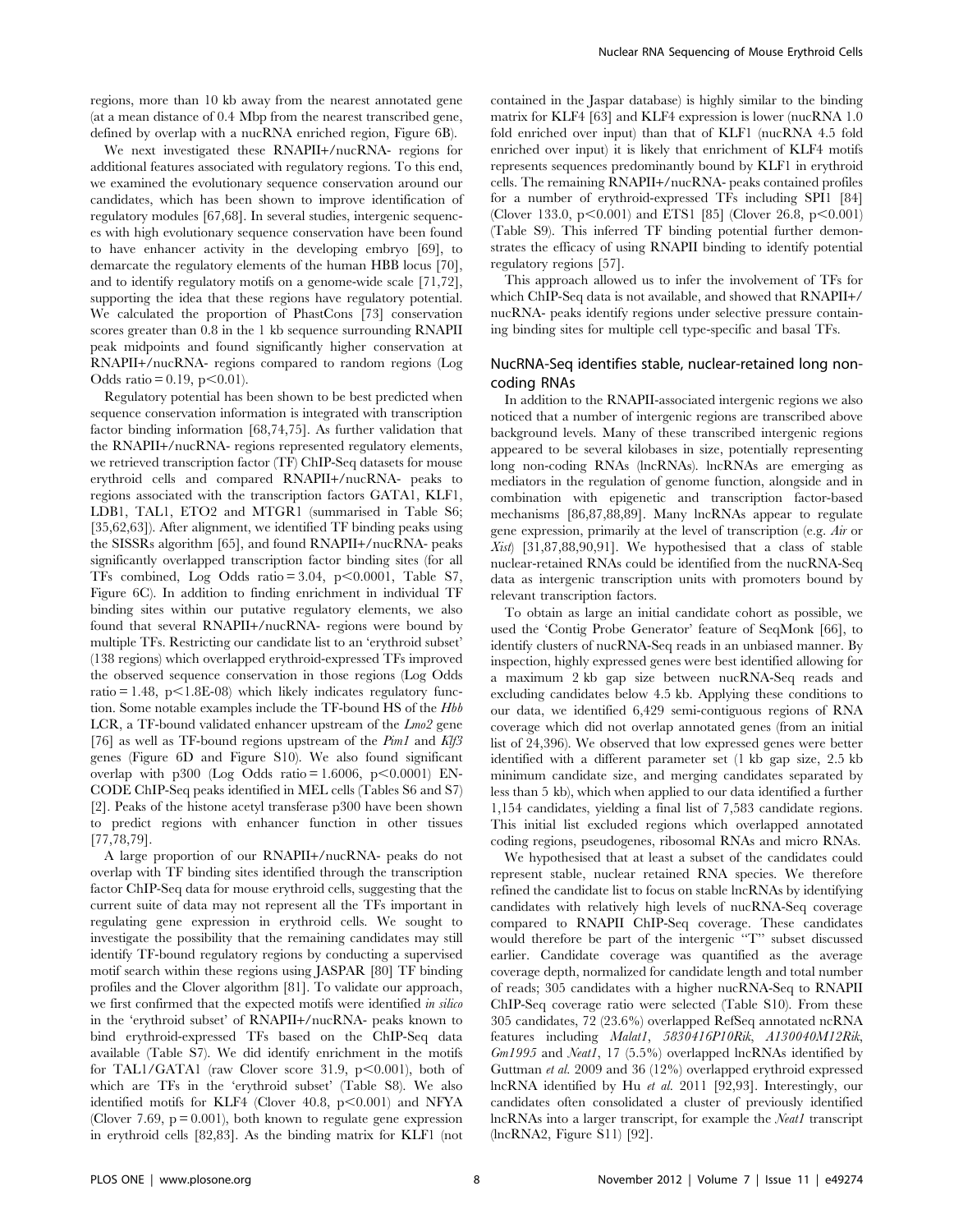We selected 12 candidates showing a variety of expression levels for further validation (Table S11). We first characterized these 12 candidate lncRNAs in terms of their nuclear confinement using RT-qPCR on nuclear and cytoplasmic RNA fractions. All 12 candidate tested were found to have a preferred nuclear localisation (Figure 7A). We then assessed the RNA stability of the 12 RNAs by qRT-PCR following Actinomycin D treatment to inhibit nascent transcription. All 12 proved to be more stable than the  $Myc$  primary transcript (Figure 7B) and several of the candidates showed transcript stability similar to Air. Lastly, strand prediction was done by comparing patterns of H3K4Me3 and H3K36Me3 histone modifications which are thought to identify promoter and gene body regions of transcription units, respectively. Data derived from ES cells was used [56] so not all candidates could be annotated (Table S11). Strand prediction based on histone modifications was confirmed by RNA FISH in all candidates. Furthermore, RNA FISH revealed a distribution into distinct nuclear foci (selected images shown in Figure 7C–F).

Candidate 1, which is by far the most highly expressed of all the candidates, corresponds to *Malat1* and was found distributed in multiple nuclear foci. Malat1 (Metastasis associated lung adenocarcinoma



Figure 7. Transcribed intergenic regions correspond to long non-coding RNAs. A) Nuclear vs cytoplasmic distribution for lncRNA candidates determined by RT-qPCR. B) Stability of nuclear retained lncRNA candidates was assessed by treatment with ActD for 1 and 4 hrs. Transcript levels were determined by RT-qPCR. Intranuclear distribution of lncRNA candidates was determined by RNA FISH for: C) lncRNA1 (Malat1), D) lncRNA2 (Neat1), E) lncRNA9, and F) lncRNA11, scale bar  $= 2 \mu m$ .

doi:10.1371/journal.pone.0049274.g007

 $transcript$  1) is a lncRNA shown to be a post-transcriptional regulator of transcription in synaptogenesis [89,94], though the high level of expression in erythroid cells suggests a wider role for this stable nuclear-retained lncRNA.

## **Discussion**

The recent explosion in the number of genome-wide datasets has greatly increased our appreciation of transcriptome complexity and regulation, particularly the role of polymerase distribution, intergenic regulatory elements and non-coding RNAs. Here we study transcriptional output in erythroid cells by sequencing nuclear RNA and chromatin bound by active RNA polymerase II. We show that nucRNA-Seq identifies mainly unspliced primary transcripts and is significantly different than poly(A)-enriched RNA-Seq. Then, we investigated the relationship between RNAPII occupancy and nucRNA output, identified intergenic regions of the genome associated with RNAPII which have characteristics of regulatory regions and identified novel, stable, nuclear-retained lncRNAs expressed in adult erythroid cells.

Our observations show that a generalized level of RNAPII occupancy is a poor predictor of expression levels for most transcription units, with only very highly expressed RNAPIItranscribed genes showing a correlation between RNAPII association and transcriptional output. These results suggest that polymerase occupancy is just one of potentially many factors influencing the level of transcription of chromatin templates. Peaks of RNAPII found in promoter-proximal regions have been suggested to represent paused polymerase and correlate with lower expression [6,8]. Our analysis confirmed these observations in that RNAPII peaks at the 5' end of genes generally correlated with lower expression of the genes. Furthermore, our results show that genes displaying RNAPII peaks at their  $3'$  ends are also poorly expressed. We also observed genes with RNAPII peaks within the gene body suggesting that other pause sites exist which may impede transcription. It remains to be determined whether or not these 3' and internal RNAPII peaks actually represent engaged, paused polymerase. In accordance with these sites as polymerase pausing locations a study in S. cerevisiae, identifying the 3' ends of nascent transcripts, using the NET-Seq (native elongating transcript sequencing) technique, identified numerous pause sites within genes [95].

We also found that accumulation of polymerase at the 5' end of genes is not always associated with lower expression. In particular, genes featuring both 5' and 3' RNAPII peaks are more efficiently transcribed than genes with either peak alone. These peaks of RNAPII located within both the 5' and 3' regions of the "double" RNAPII peak'' genes may reflect a point of chromatin-chromatin interaction between these two regions allowing both locations to be captured in the RNAPII pull-down. Gene loop interactions between the promoter and  $3'$  end of inducible genes in  $S$ . cerevisiae have been associated with more rapid induction of transcription [96]. Our results indicating that genes displaying both  $5'$  and  $3'$ peaks of RNAPII are more efficiently transcribed suggest that similar gene loop interactions could occur at selected genes in higher eukaryotes and that these interactions contribute to increased gene expression.

Long range chromatin interactions are known to occur between regulatory regions and active genes [17,19–27]. Our RNAPII ChIP-seq data identified intergenic regions bound by RNAPII, erythroid cell-expressed TFs and p300. This approach not only reveals regulatory regions by virtue of their TF binding properties, but potentially identifies the subset of regulatory regions physically associated with transcribing genes and as a result immunoprecip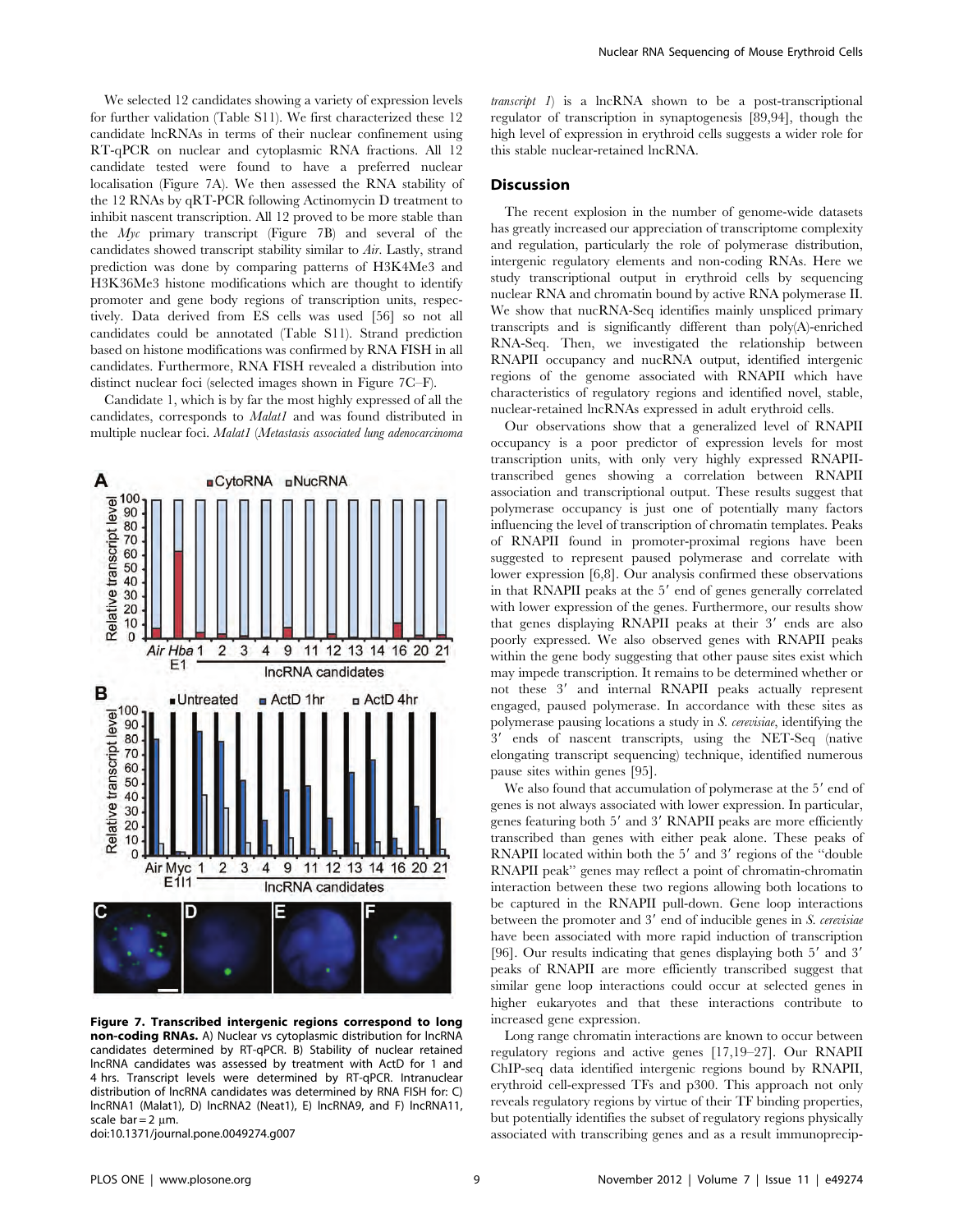itated with the anti-RNAPII antibody. In agreement with this possibility, a subset of neuronal enhancers are bound by RNAPII [58]. However, in contrast to the neuronal study, we failed to detect enhancer-associated RNAs [58] in our dataset. We presume that these RNAs may not have been captured in our library preparation due to their size, stability or abundance. It has been shown that HS2 of the human HBB LCR has promoter activity and the entire LCR region is transcribed [97,98,99,100,101]. It is likely that the mouse LCR has similar properties and yet we did not identify significant levels of nucRNA in this region by nucRNA-Seq suggesting these transcripts are of relatively low abundance compared with the rest of the nuclear transcriptome. It should be noted that we cannot distinguish whether RNAPII is present at these regulatory regions as a result of their close association with the highly active Hbb gene, synthesis of short-lived LCR ncRNA, or both. A previous study has identified LCR transcripts and shown that RNAPII is present at the LCR in mouse embryonic stem cells which do not express any of the  $Hbb$ genes suggesting the LCR recruits RNAPII independently of and prior to Hbb gene transcription [102].

In sequencing the nuclear RNA pool we were able to identify stable, nuclear-retained lncRNAs. These RNA species were found to be enriched in the nuclear fraction and many are present at low levels. They are likely to be missed in approaches that isolate total RNA as the cytoplasmic RNA pool is larger than the nuclear RNA pool. In comparing to existing sets of lncRNAs identified from total RNA we found only limited overlap with our set indicating that by isolating the nuclear pool of RNA we were able to identify novel nuclear retained transcripts that are masked by the cytoplasmic pool in other RNA-Seq studies. In support of this we found that for the 12 candidates we investigated further these RNAs were found almost exclusively in the nuclear fraction. One point of note is that in this approach, purely because we exclude candidates which overlap annotated genes, we overlook antisense and gene-overlapping lncRNAs. By inspection, such RNAs are still immediately obvious, the Kcnq1ot1 transcript being one example (Figure S12). Future experiments using strand-specific methodologies will help further annotate this part of the nuclear transcriptome [103,104]. The nuclear-retained non-coding transcripts we identified are relatively stable and show lower association with RNAPII compared to other protein-coding genes expressed at similar levels (they are in the T sub-group). This suggests that they would be less easily identified using genomewide techniques that identify nascent transcripts such as the GRO-Seq, NET-Seq and genome-wide nuclear run-on assays [9,95,105].

The accurate and thorough characterization of transcriptional output represents an important step in the understanding of the regulatory environment in which gene expression occurs for a particular cell type or induced state [106]. Sequencing the nuclear transcriptome reveals the relative levels of primary transcripts and in addition identifies novel nuclear retained lncRNAs not identified from total RNA-Seq studies. In this study we have presented a detailed description of the nuclear transcriptome in erythroid cells, though the methods described here could be applied to any given cell type or state including disease, experimentally perturbed states and cell fate changes.

## Methods

#### Tissue collection

We collected spleens of anemic mice (C57BL/6) 5 days after treating them with phenylhydrazine [107]. The 5 day anemic spleen was found to be composed of  $>85\%$  globin-expressing erythroid cells [40]. We disrupted fresh spleen tissue into a singlecell suspension in ice-cold phosphate-buffered saline and processed cells immediately as detailed below. All animal experimental procedures were carried out under a project license granted from the Home Office, UK.

## RNAPII ChIP-Seq

RNAPII ChIP was carried out as described in Mitchell and Fraser 2008 [59]. Genome-wide RNAPII association was determined by sequencing libraries constructed from the RNAPII-S5P chromatin immunopurified (using Ab5131, Abcam) and genomic input material.

## nucRNA-Seq

Genome-wide transcriptional output was characterized by sequencing a double-stranded cDNA library constructed from nuclear RNA (nucRNA). Following a hyper-osmotic swell in  $10 \text{ mM}$  Tris-HCl pH 7.5,  $10 \text{ mM}$  NaCl,  $3 \text{ mM}$  MgCl<sub>2</sub>,  $0.1 \text{ M}$ sucrose, 0.1% Triton X-100 and 0.5 mM DTT, a single cell suspension was homogenised with a B-type Dounce. Intact nuclei were then separated from cytoplasmic debris through a 5 mM MgCl<sub>2</sub>, 10 mM Tris pH 8.0, 0.5 mM DTT, 0.33 M sucrose cushion at 300 g and re-suspended in 10 mM Tris-HCl pH 7.5, 10 mM NaCl, 3 mM MgCl<sub>2</sub>. RNA was purified from nuclear and cytoplasmic fractions using Trizol LS (Invitrogen) according to the supplier's instructions. Purified RNA was treated with 10 U of DNaseI (Roche) for 20 min at  $28^{\circ}$ C. RNA quality was verified on a Bioanalyzer (Agilent). Reverse transcription was performed using Superscript II (Invitrogen) and  $10 \mu$ g random hexamer primers (Roche) per 500 ng RNA. Second strand synthesis was performed using E. coli RNase H (Ambion) and E. coli DNA Polymerase I (NEB) as described in Sambrook and Russell 2001 [108].

#### Sequencing and Data Analysis

Library preparation was performed according to Illumina PE genomic protocol, incorporating improvements suggested in Quail et al 2008, with all reactions scaled according to starting DNA quantity [109,110]. Using the Illumina GA-IIx platform, we sequenced paired-end 36 bp reads from the generated libraries. Sequencing data was submitted to the Sequence Read Archive (SRA, http://www.ebi.ac.uk/ena/data/view/ERP000702). Sequences were aligned using Bowtie [111], by suppressing alignments to only 1 best reportable alignment with a maximum number of 2 mismatches within 28 nucleotides of seed length in the high quality end. A gap width of 2500 bp was allowed between paired end reads. When comparing to G1E and G1E-ER4+E2 RNA-Seq data all reads were mapped as single end reads using the indicated Bowtie settings. Sequences were visualised using SeqMonk [66] and the UCSC genome browser. We used the mouse Ensembl gene annotations throughout (genome version NCBIM37). Genes smaller than 300 bp were excluded from the list of genes investigated in the RNAPII stalling section. Peaks were identified using SISSRs  $(p<0.001)$  [65] and SeqMonk [66]. Perl, Java and R were used for further data processing. SPSS (version 18) was used for statistical analysis as detailed in the text.

## Transcript stability assay

Tissue was obtained and disrupted as described above, cultured for 1 or 4 hours in Dulbecco's Modified Eagle Medium (Gibco) supplemented with  $10\%$  fetal bovine serum and  $10 \mu g/ml$ Actinomycin D (Sigma) with gentle mixing. Nuclear RNA and cDNA were prepared as detailed above. This cDNA was then used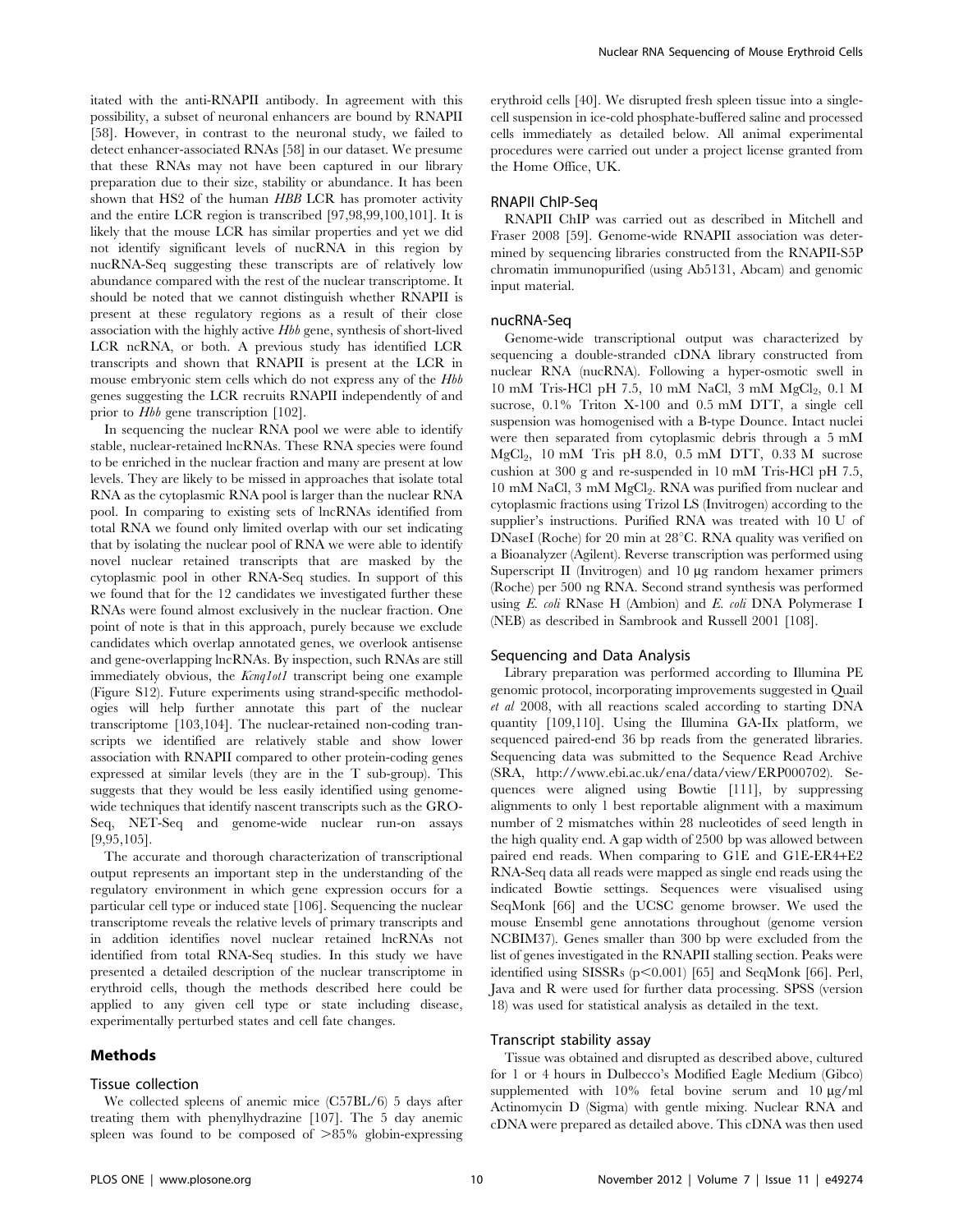to assess the transcript stability in the absence of active transcription (primer sequences listed in Table S12).

## Real-time PCR

All RT-qPCR was carried out using SYBR Green on an ABI 7000 detection system (both Applied Biosystems). Primer sequences listed in Table S12.

## RNA FISH

RNA FISH was carried out as detailed in [112]. Probes were designed against intronic regions to detect primary transcripts. Expression was calculated as the percentage of alleles with a detectable signal in a cell population taken from randomly selected fields of view. Multiple probes were designed against candidate lncRNAs and were detected as for intronic probes.

## Supporting Information

Figure S1 Reproducibility of nucRNA-Seq coverage. RPKM values of nucRNA-Seq coverage in three biological replicate nucRNA-Seq libraries (F1.2, F2.2 and F3.2) are highly correlated (Spearman's rho  $>0.8$ , p $<0.0001$ ). Scales represent log2 RPKM values taken for Ensembl genes (genome version NCBIM37), \*\*\* indicates  $p < 0.0001$ , correlation coefficients represent Spearman's rho. (PDF)

Figure S2 RT-qPCR Validation of nucRNA-Seq coverage for 48 amplicons. Observed coverage in our sequence data for 48 randomly selected nucRNA-enriched regions was validated. For these regions, we assayed RNA levels by RT-qPCR in two independent nuclear RNA preparations. We observed a significant association between both the maximum nucRNA-Seq coverage depth (Spearman's rho  $(r_s) = 0.761$ , 95% CI [0.608, 0.859],  $p$ <0.01) and average coverage depth (r<sub>s</sub>= 0.781, 95% CI [0.638,  $0.871$ ],  $p<0.01$ ).

(PDF)

Figure S3 Normalising data coverage to input genomic DNA coverage. A) A SeqMonk screenshot of a 0.5 Mb region around the Hjurp locus is depicted. Each track contains individual reads (small blue and red marks) and bars representing quantitated average coverage depth, non-normalised to input levels, for a 5 kb sliding window (1 kb step size). False positive enrichment of both nucRNA-Seq and RNAPII ChIP-Seq coverage can be observed around the Hjurp locus, in the area where input coverage is abnormally high. The need for normalisation is demonstrated by the fact that while clearly the  $H_j$ urp gene (centre, blue) is RNAPII bound and transcribed, it is not bound or transcribed at the levels indicated by non-normalised measures of coverage. (B and C) Shows a comparison of non-normalised RNAPII ChIP-Seq (B) and nucRNA-Seq (C) average coverage depth against the average input gDNA coverage depth for all annotated genes (NCBIM37), the middle panel shows a histogram of average coverage depth for annotated genes. The right histogram shows the same coverage normalised to the corresponding input value (fold enrichment over input). (PDF)

Figure S4 Nuclear RNA-Seq data compared to RNA-Seq data. RPKM values for exon 1 were compared between erythroid nucRNA-Seq and two erythroid RNA-Seq (G1E and G1e\_ER4\_E2). The two RNA-Seq libraries are highly correlated (Spearman's rho 0.88) while the nucRNA-Seq library is less well correlated (Spearman's rho 0.25 and 0.30). Scales represent log2 RPKM values taken for Ensembl genes (genome version NCBIM37), \*\*\* indicates  $p < 0.0001$ . (PDF)

Figure S5 Real-time PCR validation of RNAPII ChIP material. Fold enrichment relative to input was determined for specific gene regions by real-time PCR. We detected reproducibly high levels of enrichment at erythroid-expressed genes (Hba, Hbb, Slc4a1, and Hmbs) while non-expressed genes (Nefm and VH16) were not enriched above background binding relative to the IgG control material or in relation to the input material. Error bars represent SEM calculated for 3 technical replicates. (PDF)

Figure S6 Nuclear RNA and RNAPII ChIP sequencing tag density at erythroid-expressed genes. Sequence coverage at the A) Hba and B) Slc4a1 genes. (PDF)

Figure S7 Validation of RNAPII ChIP-Seq coverage for 48 amplicons. Observed coverage in our sequence data was validated for the same 48 randomly selected nucRNA-enriched regions used in Figure S3. For these regions, we assayed fold ChIP enrichment over input by qPCR in three independent RNAPII ChIP experiments. We observed a significant association between the fold enrichment assessed by qPCR and the RNAPII ChIP-Seq data, both for maximum coverage depth in the tested amplicon  $(r_s = 0.683, 95\% \text{ CI} [0.489, 0.812], p<0.01)$  and for average coverage depth  $(r_s = 0.668, 95\% \text{ CI} [0.477, 0.799], p<0.01)$ . (PDF)

Figure S8 Stalling categories. We compared promoter proximal and terminator proximal stalling, identifying 300 genes with promoter stalling, 300 genes with terminator  $(3'$  end) stalling and 60 genes with both promoter and terminator  $(3'$  end) stalling (thresholds set at the 95th percentile for each category). (PDF)

Figure S9 RNAPII ChIP-Seq coverage at genes in the promoter-proximal, 3' end and double RNAPII peak categories. A) Calm1 displays a promoter-proximal RNAPII peak, B) Sec14l2 displays a 3' end RNAPII peak, C) Pttg1ip displays an RNAPII peak in both the promoter-proximal and 3'end region. Sequenced tags are depicted in black, fold enrichment over input in the promoter-proximal region  $(+/-300$  bp), 3' end  $(+/$  $-300$  bp) and gene body is shown by grey boxes with numbers indicating the fold enrichment value in each region. Image exported from SeqMonk.

Figure S10 Putative regulatory regions upstream of erythroid expressed genes. A) Two intergenic RNAPII peaks upstream of the  $Pim1$  gene overlap several TF binding sites. B) One RNAPII peak upstream of the Klf3 gene overlaps several TF binding sites.

(TIF)

Figure S11 Stable ncRNA candidates expressed in erythroid cells. Mouse chr19 is depicted from 5758468– 5875817 (117 kbp) with annotated coding mRNA shown in red (forward) and blue (reverse) depending on the transcript direction. Candidate ncRNAs identified by Guttman et al 2009 are indicated by dark grey boxes. Candidate ncRNAs identified in our study are indicated by light grey boxes. NucRNA sequences are depicted below the ncRNA candidates. Image exported from SeqMonk. (TIF)

<sup>(</sup>PDF)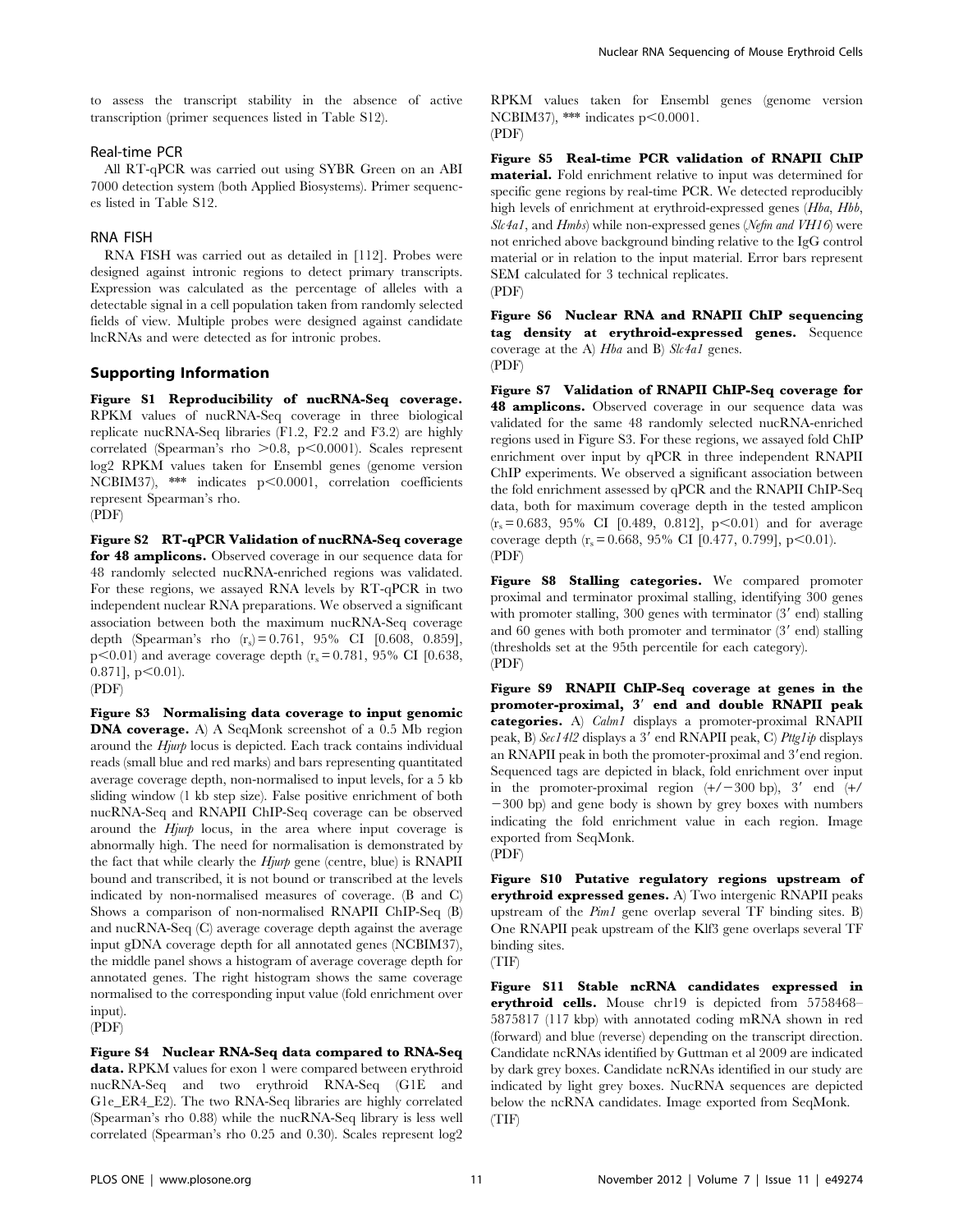Figure S12 The Kcnq1ot1 ncRNA is detected by nucRNA-Seq. Mouse chr7 is depicted from 150293116–150612579 (319.46 kbp).  $Kcnq1$  transcripts are depicted with the nucRNA sequences mapped to this region depicted below. The region of increased nucRNA levels corresponds to the antisense Kcnq1ot1 trasncript. Image exported from SeqMonk. (TIF)

Table S1 Number of reads per kilobase of gene length per million mapped reads (RPKM) in nucRNA-Seq replicates.

(XLSX)

Table S2 Transcription frequency determined by RNA FISH.

(DOC)

Table S3 Gene Ontology term enrichments for B, T and BT gene classes. (XLSX)

Table S4 RNAPII binding patters, promoter peak,

terminator peak and double peaks. (XLSX)

Table S5 RNAPII+/nucRNA- peaks. (XLSX)

Table S6 Transcription factor ChIP-Seq data used. (DOC)

Table S7 Overlap between ChIP-Seq peaks. Using 1 kb bins across the genome overlapping regions of RNAPII+/ nucRNA- and all erythroid transcription factors (TFs) or p300 were investigated. Log odds ratios and P values were calculated for peaks in each of the indicated regions of the genome. (DOC)

## References

- 1. Carninci P, Kasukawa T, Katayama S, Gough J, Frith MC, et al. (2005) The transcriptional landscape of the mammalian genome. Science 309: 1559–1563.
- 2. Birney E, Stamatoyannopoulos JA, Dutta A, Guigo R, Gingeras TR, et al.  $(2007)$  Identification and analysis of functional elements in 1% of the human genome by the ENCODE pilot project. Nature 447: 799–816.
- 3. Cheng J, Kapranov P, Drenkow J, Dike S, Brubaker S, et al. (2005) Transcriptional maps of 10 human chromosomes at 5-nucleotide resolution. Science 308: 1149–1154.
- 4. Buratowski S (2009) Progression through the RNA polymerase II CTD cycle. Mol Cell 36: 541–546.
- 5. Kim JH, Tuziak T, Hu L, Wang Z, Bondaruk J, et al. (2005) Alterations in transcription clusters underlie development of bladder cancer along papillary and nonpapillary pathways. Lab Invest 85: 532–549.
- 6. Muse GW, Gilchrist DA, Nechaev S, Shah R, Parker JS, et al. (2007) RNA polymerase is poised for activation across the genome. Nat Genet 39: 1507– 1511.
- 7. Guenther MG, Levine SS, Boyer LA, Jaenisch R, Young RA (2007) A chromatin landmark and transcription initiation at most promoters in human cells. Cell 130: 77–88.
- 8. Zeitlinger J, Stark A, Kellis M, Hong JW, Nechaev S, et al. (2007) RNA polymerase stalling at developmental control genes in the Drosophila melanogaster embryo. Nat Genet 39: 1512–1516.
- 9. Core LJ, Waterfall JJ, Lis JT (2008) Nascent RNA sequencing reveals widespread pausing and divergent initiation at human promoters. Science 322: 1845–1848.
- 10. Cajiao I, Zhang A, Yoo EJ, Cooke NE, Liebhaber SA (2004) Bystander gene activation by a locus control region. EMBO J 23: 3854–3863.
- 11. Caron H, van Schaik B, van der Mee M, Baas F, Riggins G, et al. (2001) The human transcriptome map: clustering of highly expressed genes in chromosomal domains. Science 291: 1289–1292.
- 12. Eszterhas SK, Bouhassira EE, Martin DI, Fiering S (2002) Transcriptional interference by independently regulated genes occurs in any relative arrangement of the genes and is influenced by chromosomal integration position. Mol Cell Biol 22: 469–479.
- 13. Hu X, Eszterhas S, Pallazzi N, Bouhassira EE, Fields J, et al. (2007) Transcriptional interference among the murine beta-like globin genes. Blood 109: 2210–2216.

Table S8 Validation of supervised motif analysis; indentified motifs for RNAPII+/nucRNA- candidates overlapped by TF binding sites identified through publicly available ChIP-Seq data. (DOC)

Table S9 Supervised motif analysis for RNAPII+/ nucRNA- candidates not overlapped by TF binding sites identified through publicly available ChIP-Seq data. (DOC)

Table S10 Predicted ncRNA candidates. (XLSX)

Table S11 Selected long ncRNA candidate regions. (DOC)

Table S12 RNAPII ChIP-seq and nuRNA-seq validation primers.

(DOC)

## Acknowledgments

The authors would like to acknowledge Kristina Tabbada for assistance with sequencing, Alice Horton for RNA-FISH derived expression data, and Anne Segonds-Pichon for help with the statistical analyses. We would also like to thank the members of the ENCODE project for generating and releasing data to the scientific community, specifically the contributions of M Snyder (Stanford University) for generating the p300 ChIP-Seq data from MEL cells.

## Author Contributions

Conceived and designed the experiments: JAM IC PF. Performed the experiments: JAM IC DU CM CHE SS LC TN. Analyzed the data: IC JAM CYC. Wrote the paper: JAM IC.

- 14. Gierman HJ, Indemans MH, Koster J, Goetze S, Seppen J, et al. (2007) Domain-wide regulation of gene expression in the human genome. Genome Res 17: 1286–1295.
- 15. Lieberman-Aiden E, van Berkum NL, Williams L, Imakaev M, Ragoczy T, et al. (2009) Comprehensive mapping of long-range interactions reveals folding principles of the human genome. Science 326: 289–293.
- 16. Schoenfelder S, Clay I, Fraser P (2010) The transcriptional interactome: gene expression in 3D. Curr Opin Genet Dev 20: 127–133.
- 17. Tolhuis B, Palstra RJ, Splinter E, Grosveld F, de Laat W (2002) Looping and interaction between hypersensitive sites in the active beta-globin locus. Mol Cell 10: 1453–1465.
- 18. Palstra RJ, Tolhuis B, Splinter E, Nijmeijer R, Grosveld F, et al. (2003) The beta-globin nuclear compartment in development and erythroid differentiation. Nat Genet 35: 190–194.
- 19. Carter D, Chakalova L, Osborne CS, Dai YF, Fraser P (2002) Long-range chromatin regulatory interactions in vivo. Nat Genet 32: 623–626.
- 20. Vernimmen D, Gobbi MD, Sloane-Stanley JA, Wood WG, Higgs DR (2007) Long-range chromosomal interactions regulate the timing of the transition between poised and active gene expression. Embo J 26: 2041–2051.
- 21. Spilianakis CG, Flavell RA (2004) Long-range intrachromosomal interactions in the T helper type 2 cytokine locus. Nature Immunology 5: 1017–1027.
- 22. Kumar PP, Bischof O, Purbey PK, Notani D, Urlaub H, et al. (2007) Functional interaction between PML and SATB1 regulates chromatin-loop architecture and transcription of the MHC class I locus. Nature Cell Biology 9: 45–56.
- 23. Sayegh CE, Jhunjhunwala S, Riblet R, Murre C (2005) Visualization of looping involving the immunoglobulin heavy-chain locus in developing B cells.[erratum appears in Genes Dev. 2008 Jun 15;22(12):1717 Note: Sayegh, Camil [corrected to Sayegh, Camil E]]. Genes & Development 19: 322–327.
- 24. Liu Z, Garrard WT (2005) Long-range interactions between three transcriptional enhancers, active Vkappa gene promoters, and a 3' boundary sequence<br>spanning 46 kilobases. Molecular & Cellular Biology 25: 3220–3231.
- 25. Wurtele H, Chartrand P (2006) Genome-wide scanning of HoxB1-associated loci in mouse ES cells using an open-ended Chromosome Conformation Capture methodology. Chromosome Research 14: 477–495.
- 26. Ott CJ, Suszko M, Blackledge NP, Wright JE, Crawford GE, et al. (2009) A complex intronic enhancer regulates expression of the CFTR gene by direct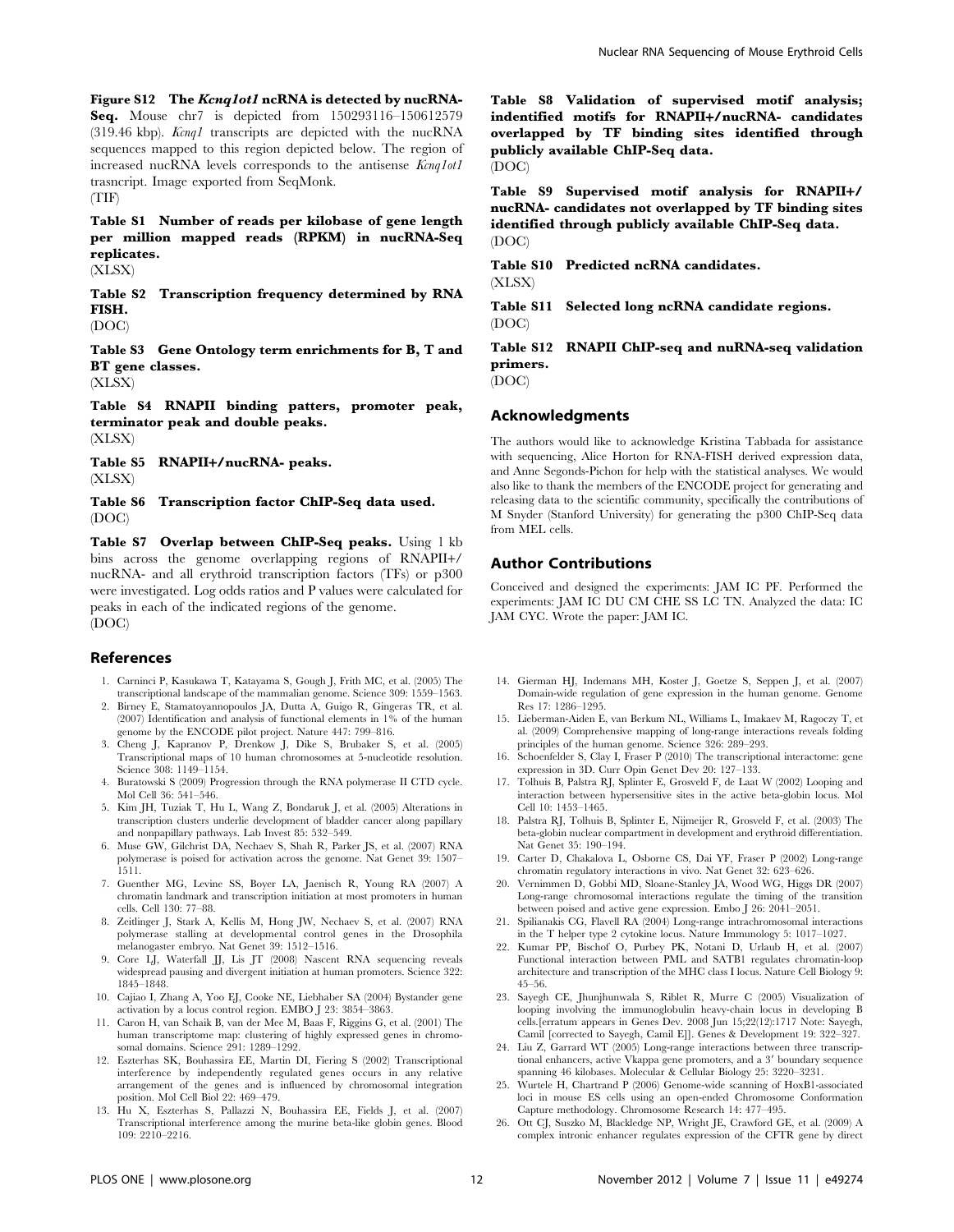interaction with the promoter. Journal of Cellular & Molecular Medicine 13: 680–692.

- 27. Lomvardas S, Barnea G, Pisapia DJ, Mendelsohn M, Kirkland J, et al. (2006) Interchromosomal interactions and olfactory receptor choice. Cell 126: 403– 413.
- 28. Johnson DS, Mortazavi A, Myers RM, Wold B (2007) Genome-wide mapping of in vivo protein-DNA interactions.[see comment]. Science 316: 1497–1502.
- 29. Morozova O, Hirst M, Marra MA (2009) Applications of new sequencing technologies for transcriptome analysis. Annu Rev Genomics Hum Genet 10: 135–151.
- 30. Seidl CI, Stricker SH, Barlow DP (2006) The imprinted Air ncRNA is an atypical RNAPII transcript that evades splicing and escapes nuclear export. EMBO Journal 25: 3565–3575.
- 31. Nagano T, Mitchell JA, Sanz LA, Pauler FM, Ferguson-Smith AC, et al. (2008) The Air noncoding RNA epigenetically silences transcription by targeting G9a to chromatin. Science 322: 1717–1720.
- 32. Mortazavi A, Williams BA, McCue K, Schaeffer L, Wold B (2008) Mapping and quantifying mammalian transcriptomes by RNA-Seq. Nat Methods 5: 621–628.
- 33. Weiss MJ, Yu C, Orkin SH (1997) Erythroid-cell-specific properties of transcription factor GATA-1 revealed by phenotypic rescue of a gene-targeted cell line. Mol Cell Biol 17: 1642–1651.
- 34. Welch JJ, Watts JA, Vakoc CR, Yao Y, Wang H, et al. (2004) Global regulation of erythroid gene expression by transcription factor GATA-1. Blood 104: 3136–3147.
- 35. Cheng Y, Wu W, Kumar SA, Yu D, Deng W, et al. (2009) Erythroid GATA1 function revealed by genome-wide analysis of transcription factor occupancy, histone modifications, and mRNA expression. Genome Res 19: 2172–2184.
- 36. Pilon AM, Ajay SS, Kumar SA, Steiner LA, Cherukuri PF, et al. (2011) Genome-wide ChIP-Seq reveals a dramatic shift in the binding of the transcription factor erythroid Kruppel-like factor during erythrocyte differentiation. Blood.
- 37. Rozowsky J, Euskirchen G, Auerbach RK, Zhang ZD, Gibson T, et al. (2009) PeakSeq enables systematic scoring of ChIP-seq experiments relative to controls. Nature Biotechnology 27: 66–75.
- 38. Roberts A, Trapnell C, Donaghey J, Rinn JL, Pachter L (2011) Improving RNA-Seq expression estimates by correcting for fragment bias. Genome Biol 12: R22.
- 39. Bentley DL (2005) Rules of engagement: co-transcriptional recruitment of premRNA processing factors. Curr Opin Cell Biol 17: 251–256.
- 40. Osborne CS, Chakalova L, Brown KE, Carter D, Horton A, et al. (2004) Active genes dynamically colocalize to shared sites of ongoing transcription. Nat Genet 36: 1065–1071.
- 41. Corden JL (1990) Tails of RNA polymerase II. Trends Biochem Sci 15: 383– 387.
- 42. Komarnitsky P, Cho EJ, Buratowski S (2000) Different phosphorylated forms of RNA polymerase II and associated mRNA processing factors during transcription. Genes Dev 14: 2452–2460.
- McCracken S, Fong N, Rosonina E, Yankulov K, Brothers G, et al. (1997) 5'-Capping enzymes are targeted to pre-mRNA by binding to the phosphorylated carboxy-terminal domain of RNA polymerase II. Genes Dev 11: 3306–3318.
- 44. Cho EJ, Takagi T, Moore CR, Buratowski S (1997) mRNA capping enzyme is recruited to the transcription complex by phosphorylation of the RNA polymerase II carboxy-terminal domain. Genes Dev 11: 3319–3326.
- 45. Ho CK, Sriskanda V, McCracken S, Bentley D, Schwer B, et al. (1998) The guanylyltransferase domain of mammalian mRNA capping enzyme binds to the phosphorylated carboxyl-terminal domain of RNA polymerase II. J Biol Chem 273: 9577–9585.
- 46. Boehm AK, Saunders A, Werner J, Lis JT (2003) Transcription factor and polymerase recruitment, modification, and movement on dhsp70 in vivo in the minutes following heat shock. Mol Cell Biol 23: 7628–7637.
- 47. Morris DP, Michelotti GA, Schwinn DA (2005) Evidence that phosphorylation of the RNA polymerase II carboxyl-terminal repeats is similar in yeast and humans. J Biol Chem 280: 31368–31377.
- 48. Brookes E, Pombo A (2009) Modifications of RNA polymerase II are pivotal in regulating gene expression states. EMBO Rep 10: 1213–1219.
- 49. Stock JK, Giadrossi S, Casanova M, Brookes E, Vidal M, et al. (2007) Ring1 mediated ubiquitination of H2A restrains poised RNA polymerase II at bivalent genes in mouse ES cells. Nat Cell Biol 9: 1428–1435.
- 50. Huang da W, Sherman BT, Lempicki RA (2009) Systematic and integrative analysis of large gene lists using DAVID bioinformatics resources. Nat Protoc 4: 44–57.
- 51. Dennis G Jr, Sherman BT, Hosack DA, Yang J, Gao W, et al. (2003) DAVID: Database for Annotation, Visualization, and Integrated Discovery. Genome Biol 4: P3.
- 52. Perry RP (2007) Balanced production of ribosomal proteins. Gene 401: 1–3.
- 53. Seshadri T, Uzman JA, Oshima J, Campisi J (1993) Identification of a transcript that is down-regulated in senescent human fibroblasts. Cloning, sequence analysis, and regulation of the human L7 ribosomal protein gene. J Biol Chem 268: 18474–18480.
- 54. Rasmussen EB, Lis JT (1993) In vivo transcriptional pausing and cap formation on three Drosophila heat shock genes. Proc Natl Acad Sci U S A 90: 7923– 7927.
- 55. Rougvie AE, Lis JT (1988) The RNA polymerase II molecule at the  $5'$  end of the uninduced hsp70 gene of D. melanogaster is transcriptionally engaged. Cell 54: 795–804.
- 56. Mikkelsen TS, Ku M, Jaffe DB, Issac B, Lieberman E, et al. (2007) Genomewide maps of chromatin state in pluripotent and lineage-committed cells. Nature 448: 553–560.
- 57. De Santa F, Barozzi I, Mietton F, Ghisletti S, Polletti S, et al. (2010) A large fraction of extragenic RNA pol II transcription sites overlap enhancers. PLoS Biol 8: e1000384.
- 58. Kim TK, Hemberg M, Gray JM, Costa AM, Bear DM, et al. (2010) Widespread transcription at neuronal activity-regulated enhancers. Nature 465: 182–187.
- 59. Mitchell JA, Fraser P (2008) Transcription factories are nuclear subcompartments that remain in the absence of transcription. Genes & Development 22: 20–25.
- 60. Johnson KD, Christensen HM, Zhao B, Bresnick EH (2001) Distinct mechanisms control RNA polymerase II recruitment to a tissue-specific locus control region and a downstream promoter. Mol Cell 8: 465–471.
- 61. Johnson KD, Grass JA, Boyer ME, Kiekhaefer CM, Blobel GA, et al. (2002) Cooperative activities of hematopoietic regulators recruit RNA polymerase II to a tissue-specific chromatin domain. Proc Natl Acad Sci U S A 99: 11760– 11765.
- 62. Soler E, Andrieu-Soler C, de Boer E, Bryne JC, Thongjuea S, et al. (2010) The genome-wide dynamics of the binding of Ldb1 complexes during erythroid differentiation. Genes Dev 24: 277–289.
- 63. Tallack MR, Whitington T, Shan Yuen W, Wainwright EN, Keys JR, et al. (2010) A global role for KLF1 in erythropoiesis revealed by ChIP-seq in primary erythroid cells. Genome Res.
- 64. Ashe HL, Monks J, Wijgerde M, Fraser P, Proudfoot NJ (1997) Intergenic transcription and transinduction of the human beta-globin locus. Genes Dev 11: 2494–2509.
- 65. Jothi R, Cuddapah S, Barski A, Cui K, Zhao K (2008) Genome-wide identification of in vivo protein-DNA binding sites from ChIP-Seq data. Nucleic Acids Res 36: 5221–5231.
- 66. Babraham Bioinformatics website. SeqMonk: A tool to visualise and analyse high throughput mapped sequence data. Available: http://www. bioinformatics.bbsrc.ac.uk/projects/seqmonk/. Accessed 2012 Oct 10.
- 67. Berman BP, Pfeiffer BD, Laverty TR, Salzberg SL, Rubin GM, et al. (2004) Computational identification of developmental enhancers: conservation and function of transcription factor binding-site clusters in Drosophila melanogaster and Drosophila pseudoobscura. Genome Biol 5: R61.
- 68. Cheng Y, King DC, Dore LC, Zhang X, Zhou Y, et al. (2008) Transcriptional enhancement by GATA1-occupied DNA segments is strongly associated with evolutionary constraint on the binding site motif. Genome Res 18: 1896–1905.
- 69. Pennacchio LA, Ahituv N, Moses AM, Prabhakar S, Nobrega MA, et al. (2006) In vivo enhancer analysis of human conserved non-coding sequences. Nature 444: 499–502.
- 70. King DC, Taylor J, Elnitski L, Chiaromonte F, Miller W, et al. (2005) Evaluation of regulatory potential and conservation scores for detecting cisregulatory modules in aligned mammalian genome sequences. Genome Res 15: 1051–1060.
- 71. Prakash A, Tompa M (2005) Discovery of regulatory elements in vertebrates through comparative genomics. Nat Biotechnol 23: 1249–1256.
- 72. Margulies EH, Birney E (2008) Approaches to comparative sequence analysis: towards a functional view of vertebrate genomes. Nat Rev Genet 9: 303–313.
- 73. Siepel A, Bejerano G, Pedersen JS, Hinrichs AS, Hou M, et al. (2005) Evolutionarily conserved elements in vertebrate, insect, worm, and yeast genomes. Genome Res 15: 1034–1050.
- 74. Wang H, Zhang Y, Cheng Y, Zhou Y, King DC, et al. (2006) Experimental validation of predicted mammalian erythroid cis-regulatory modules. Genome Res 16: 1480–1492.
- 75. GuhaThakurta D (2006) Computational identification of transcriptional regulatory elements in DNA sequence. Nucleic Acids Res 34: 3585–3598.
- 76. Landry JR, Bonadies N, Kinston S, Knezevic K, Wilson NK, et al. (2009) Expression of the leukemia oncogene Lmo2 is controlled by an array of tissuespecific elements dispersed over 100 kb and bound by Tal1/Lmo2, Ets, and Gata factors. Blood 113: 5783–5792.
- 77. Visel A, Blow MJ, Li Z, Zhang T, Akiyama JA, et al. (2009) ChIP-seq accurately predicts tissue-specific activity of enhancers. Nature 457: 854–858.
- 78. Blow MJ, McCulley DJ, Li Z, Zhang T, Akiyama JA, et al. (2010) ChIP-Seq identification of weakly conserved heart enhancers. Nat Genet 42: 806–810.
- 79. Chen CY, Morris Q, Mitchell JA (2012) Enhancer identification in mouse embryonic stem cells using integrative modeling of chromatin and genomic features. BMC Genomics 13: 152.
- 80. Portales-Casamar E, Thongjuea S, Kwon AT, Arenillas D, Zhao X, et al. (2010) JASPAR 2010: the greatly expanded open-access database of transcription factor binding profiles. Nucleic Acids Res 38: D105–110.
- 81. Frith MC, Fu Y, Yu L, Chen JF, Hansen U, et al. (2004) Detection of functional DNA motifs via statistical over-representation. Nucleic Acids Res 32: 1372–1381.
- 82. Marini MG, Porcu L, Asunis I, Loi MG, Ristaldi MS, et al. (2010) Regulation of the human HBA genes by KLF4 in erythroid cell lines. Br J Haematol 149: 748–758.